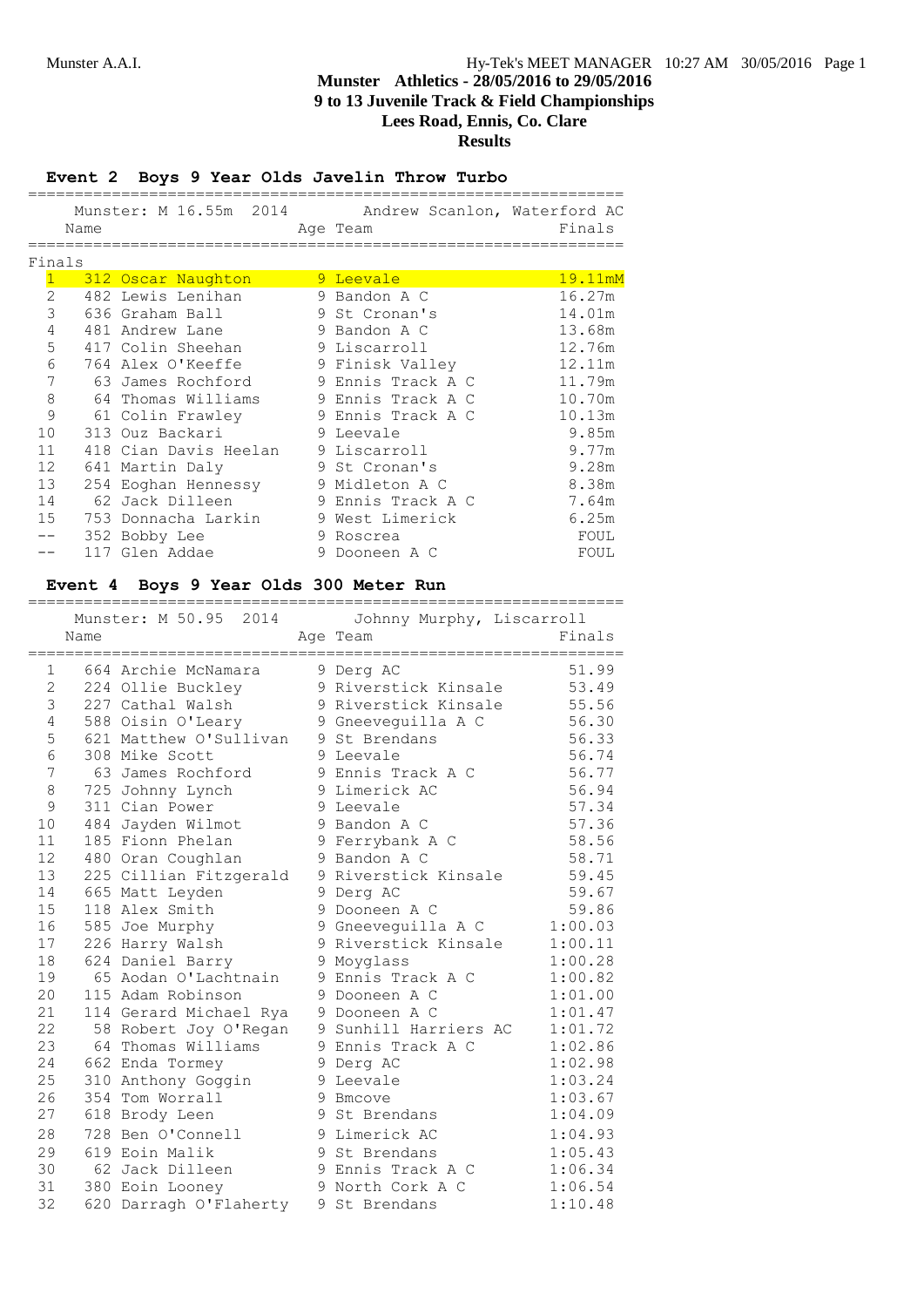### **Event 6 Boys 9 Year Olds Long Jump**

|              | Name | Munster: M 3.80m 2006 | Iarla Courtney, St Brendans<br>Age Team | Finals |
|--------------|------|-----------------------|-----------------------------------------|--------|
| $\mathbf{1}$ |      | 636 Graham Ball       | 9 St Cronan's                           | 3.39m  |
| $\mathbf{2}$ |      | 224 Ollie Buckley     | 9 Riverstick Kinsale                    | 3.35m  |
| 3            |      | 663 Tadhq McKeogh     | 9 Derg AC                               | 3.34m  |
| 4            |      | 688 Ruairi Walsh      | 9 Nenagh Oly                            | 3.30m  |
| 4            |      | 307 Daniel Murphy     | 9 Leevale                               | 3.30m  |
| 6            |      | 309 Daniel Horgan     | 9 Leevale                               | 3.16m  |
| $\epsilon$   |      | 227 Cathal Walsh      | 9 Riverstick Kinsale                    | 3.16m  |
| 8            |      | 58 Robert Joy O'Regan | 9 Sunhill Harriers AC                   | 3.12m  |
| 9            |      | 313 Ouz Backari       | 9 Leevale                               | 3.05m  |
| 10           |      | 687 Michael Ryan      | 9 Nenagh Oly                            | 3.01m  |
| 11           |      | 352 Bobby Lee         | 9 Roscrea                               | 3.00m  |
| 12           |      | 483 Harry McCourt     | 9 Bandon A C                            | 2.99m  |
| 13           |      | 184 Muhamma Oladiti   | 9 Ferrybank A C                         | 2.97m  |
| 14           |      | 588 Oisin O'Leary     | 9 Gneeveguilla A C                      | 2.96m  |
| 15           |      | 312 Oscar Naughton    | 9 Leevale                               | 2.90m  |
| 15           |      | 482 Lewis Lenihan     | 9 Bandon A C                            | 2.90m  |
| 17           |      | 226 Harry Walsh       | 9 Riverstick Kinsale                    | 2.88m  |
| 17           |      | 185 Fionn Phelan      | 9 Ferrybank A C                         | 2.88m  |
| 19           |      | 512 Ronan Sheridan    | 9 Lios Tuathail                         | 2.86m  |
| 20           | 350  | Jake Williams         | 9 Roscrea                               | 2.66m  |
| 21           |      | 753 Donnacha Larkin   | 9 West Limerick                         | 2.62m  |
| 22           |      | 641 Martin Daly       | 9 St Cronan's                           | 2.55m  |
| 23           |      | 661 Tom Arthur        | 9 Derg AC                               | 2.42m  |
| 24           |      | 513 Dylan O'Callaghan | 9 Lios Tuathail                         | 2.40m  |
| 25           |      | 349 Jack O'Connor     | 9 Roscrea                               | 2.15m  |
| 26           |      | 354 Tom Worrall       | 9 Bmcove                                | 2.11m  |
| 27           |      | 351 James Kelly       | 9 Roscrea                               | 1.67m  |

#### **Event 8 Boys 10 Year Olds 60 Meter Dash** ================================================================

|                   |      |                                       | Munster: M 8.66 2006 Eli Kadi, Leevale |        |
|-------------------|------|---------------------------------------|----------------------------------------|--------|
|                   | Name |                                       | Age Team                               | Finals |
| $\mathbf{1}$      |      | 255 Robert Olden                      | 10 Midleton A C                        | 9.36   |
| 2                 |      | 106 Sean Fennell                      | 10 St. Marys Clare                     | 9.48   |
| 3                 |      | 711 Luke Calitz                       | 10 Limerick AC                         | 9.52   |
| 4                 |      | 772 Jack Carroll                      | 10 Templemore                          | 9.53   |
| 5                 |      | 800 David Gaffney                     | 10 West Waterford                      | 9.56   |
| 6                 |      | 98 Fodilulah Bello                    | 10 Ferrybank A C                       | 9.62   |
| 7                 |      | 690 Cillian O'Gorman 10 Nenagh Oly    |                                        | 9.65   |
| 8                 |      | 840 Max Bailey                        | 10 Skibbereen A C                      | 9.67   |
| $\mathsf 9$       |      | 262 Odhrán O'Sullivan 10 Midleton A C |                                        | 9.68   |
| 9                 |      | 261 Peter Barrett                     | 10 Midleton A C                        | 9.68   |
| 11                |      | 509 Gavin Dillon                      | 10 Lios Tuathail                       | 9.74   |
| $12 \overline{ }$ |      | 577 Richard Barry                     | 10 Carrig na Bhfear                    | 9.75   |
| $12 \overline{c}$ |      | 42 Daire O'Donnell                    | 10 Moycarkey Coolcroo                  | 9.75   |
| 14                |      | 373 Jack Finnigan                     | 10 North Cork A C                      | 9.77   |
| 15                |      | 181 Donagh O'Sullivan                 | 10 Iveragh A C                         | 9.80   |
| 16                |      | 692 Ronan Ryan                        | 10 Nenagh Oly                          | 9.85   |
| 16                |      | 660 Killian Whelan                    | 10 Clonmel                             | 9.85   |
| 18                |      | 510 John Carmody                      | 10 Lios Tuathail                       | 9.95   |
| 19                |      | 786 Shay Gleeson                      | 10 Templemore                          | 9.96   |
| 20                |      | 129 Ryan Scanlon                      | 10 Dooneen A C                         | 9.97   |
| 21                |      | 511 Tadhq O'Connor                    | 10 Lios Tuathail                       | 10.02  |
| 22                |      | 235 Conor O'Donoghue                  | 10 Riverstick Kinsale                  | 10.04  |
| 23                |      | 742 Brendan Minogue                   | 10 Derg AC                             | 10.08  |
| 24                |      | 128 Cullen Wiegand                    | 10 Dooneen A C                         | 10.09  |
| 24                |      | 608 Joshua Simpson                    | 10 Carrick on Suir                     | 10.09  |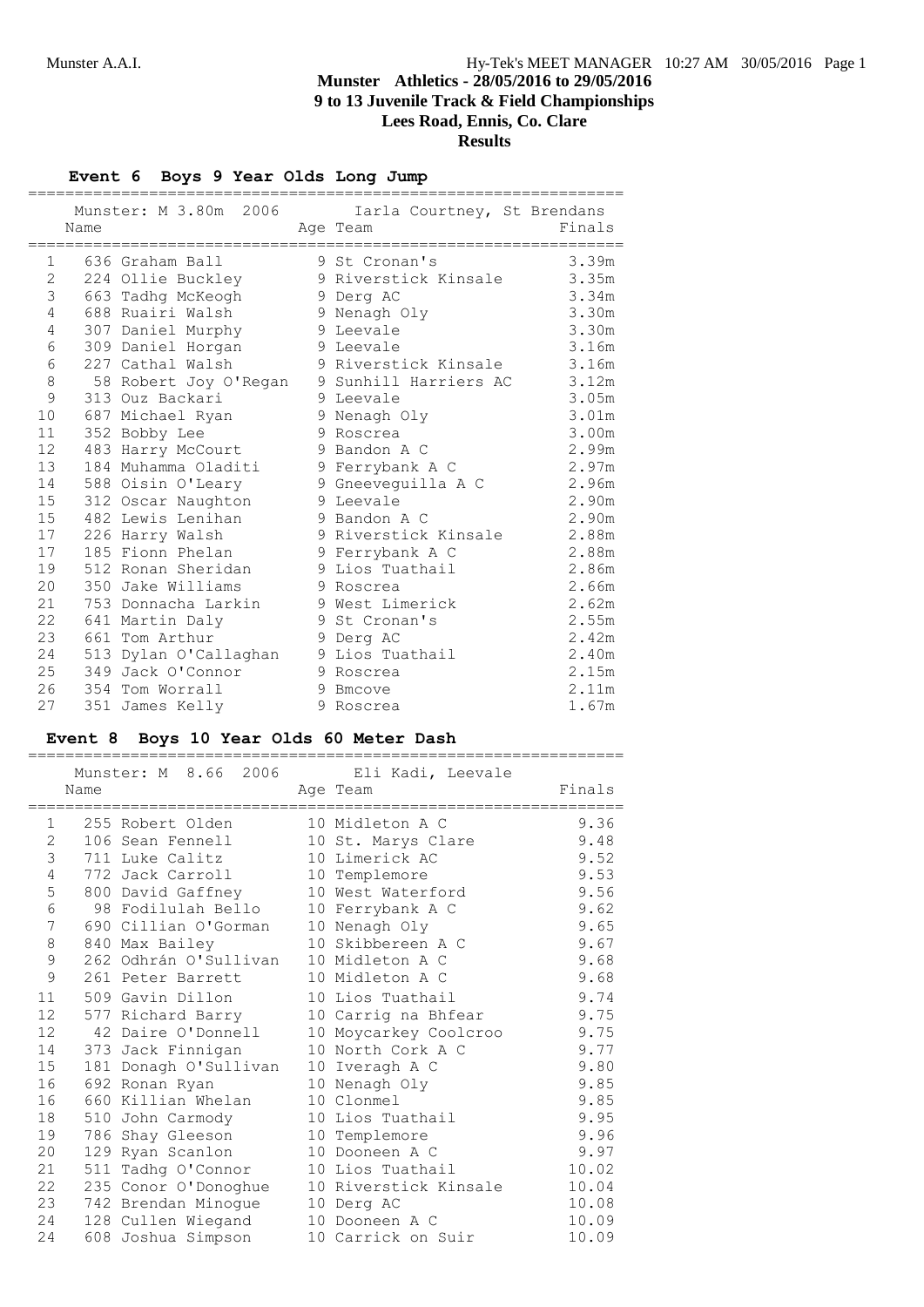|    |                                      | Results           |       |
|----|--------------------------------------|-------------------|-------|
| 26 | 473 James O'Driscoll 10 Bandon A C   |                   | 10.16 |
| 27 | 378 Ewan Keating 10 North Cork A C   |                   | 10.21 |
| 28 | 655 Max Fitzgerald                   | 10 Clonmel        | 10.28 |
| 29 | 587 Finn O'Dwyer 10 Gneeveguilla A C |                   | 10.35 |
| 30 | 474 Cormac O'Flynn 10 Bandon A C     |                   | 10.36 |
| 31 | 734 Ollie Tierney                    | 10 Limerick AC    | 10.37 |
| 31 | 640 Matthew Corbett                  | 10 St Cronan's    | 10.37 |
| 33 | 752 Eoin O'Flaherty                  | 10 St Brendans    | 10.39 |
| 33 | 801 David Nyhan                      | 10 West Waterford | 10.39 |
| 35 | 733 Jack O'Neill 10 Limerick AC      |                   | 10.40 |
| 36 | 782 Aaron Dunford                    | 10 Templemore     | 10.49 |
| 37 | 381 Eamonn Meehan                    | 10 North Cork A C | 10.51 |
| 38 | 264 Jack McGrath 10 Midleton A C     |                   | 10.55 |
| 39 | 315 Daniel Burke 10 Leevale          |                   | 10.61 |
| 40 | 130 Oran Kennedy 10 Dooneen A C      |                   | 10.64 |
| 41 | 256 Daniel Hallahan 10 Midleton A C  |                   | 10.67 |
| 42 | 263 Adam Byrne 10 Midleton A C       |                   | 10.90 |
| 43 | 855 Glen Elliot                      | 10 Derg AC        | 10.92 |
| 44 | 785 Bobbie Gleeson                   | 10 Templemore     | 11.06 |
| 45 | 257 Josh Butler 10 Midleton A C      |                   | 11.64 |
| 46 | 18 Brian Hawkins                     | 10 Belgooly       | 11.72 |
| 47 | 19 Peter Hawkins                     | 10 Belgooly       | 11.88 |
|    |                                      |                   |       |

### **Event 10 Boys 10 Year Olds 500 Meter Run**

|                | Name | Munster: M 1:30.12 2013  | Diarmuid Healy, Midleton<br>Age Team | Finals      |
|----------------|------|--------------------------|--------------------------------------|-------------|
|                |      | ======================== |                                      | ----------- |
| Finals         |      |                          |                                      |             |
| $\mathbf{1}$   |      | 262 Odhrán O'Sullivan    | 10 Midleton A C                      | 1:32.46     |
| $\overline{2}$ |      | 577 Richard Barry        | 10 Carrig na Bhfear                  | 1:32.97     |
| 3              |      | 42 Daire O'Donnell       | 10 Moycarkey Coolcroo                | 1:35.78     |
| 4              |      | 800 David Gaffney        | 10 West Waterford                    | 1:36.32     |
| 5              |      | 260 Lewis Holland        | 10 Midleton A C                      | 1:37.62     |
| 6              |      | 646 Darren Moroney       | 10 St Cronan's                       | 1:38.39     |
| 7              |      | 801 David Nyhan          | 10 West Waterford                    | 1:38.73     |
| 8              |      | 373 Jack Finnigan        | 10 North Cork A C                    | 1:38.77     |
| 9              |      | 631 Gabriel Fennell      | 10 Kilmihill A C                     | 1:39.76     |
| 10             |      | 242 Luke Reid            | 10 Marian                            | 1:40.38     |
| 11             |      | 68 Cillian Hayes         | 10 Ennis Track A C                   | 1:40.73     |
| 12             |      | 181 Donagh O'Sullivan    | 10 Iveragh A C                       | 1:41.44     |
| 13             |      | 67 Joe Mannion           | 10 Ennis Track A C                   | 1:41.57     |
| 14             |      | 472 Eoin O'Callaghan     | 10 Bandon A C                        | 1:41.99     |
| 15             |      | 474 Cormac O'Flynn       | 10 Bandon A C                        | 1:42.36     |
| 16             |      | 235 Conor O'Donoghue     | 10 Riverstick Kinsale                | 1:42.66     |
| 17             |      | 647 Matthew Murphy       | 10 St Cronan's                       | 1:42.83     |
| 18             |      | 691 Liam O'Callaghan     | 10 Nenagh Oly                        | 1:43.34     |
| 19             |      | 471 Daniel Coughlan      | 10 Bandon A C                        | 1:43.47     |
| 20             |      | 734 Ollie Tierney        | 10 Limerick AC                       | 1:44.07     |
| 21             |      | 358 Rory McCarthy        | 10 Dohney's A C                      | 1:44.41     |
| 22             |      | 357 Timothy Bailey       | 10 Dohney's A C                      | 1:44.73     |
| 23             |      | 264 Jack McGrath         | 10 Midleton A C                      | 1:44.97     |
| 24             |      | 258 Sean Curtin          | 10 Midleton A C                      | 1:45.32     |
| 25             |      | 733 Jack O'Neill         | 10 Limerick AC                       | 1:46.28     |
| 26             |      | 263 Adam Byrne           | 10 Midleton A C                      | 1:49.57     |
| 27             |      | 731 Paddy O'Driscoll     | 10 Limerick AC                       | 1:50.42     |
| 28             |      | 381 Eamonn Meehan        | 10 North Cork A C                    | 1:52.08     |
| 29             |      | 593 Alex Thompson        | 10 Gneeveguilla A C                  | 1:53.06     |
| 30             |      | 689 Conor Hodgins        | 10 Nenagh Oly                        | 1:54.24     |
| 31             |      | 752 Eoin O'Flaherty      | 10 St Brendans                       | 1:55.39     |
| 32             |      | 587 Finn O'Dwyer         | 10 Gneeveguilla A C                  | 1:59.11     |
| 33             |      | 754 Paddy Murphy         | 10 West Limerick                     | 2:00.70     |
|                |      |                          |                                      |             |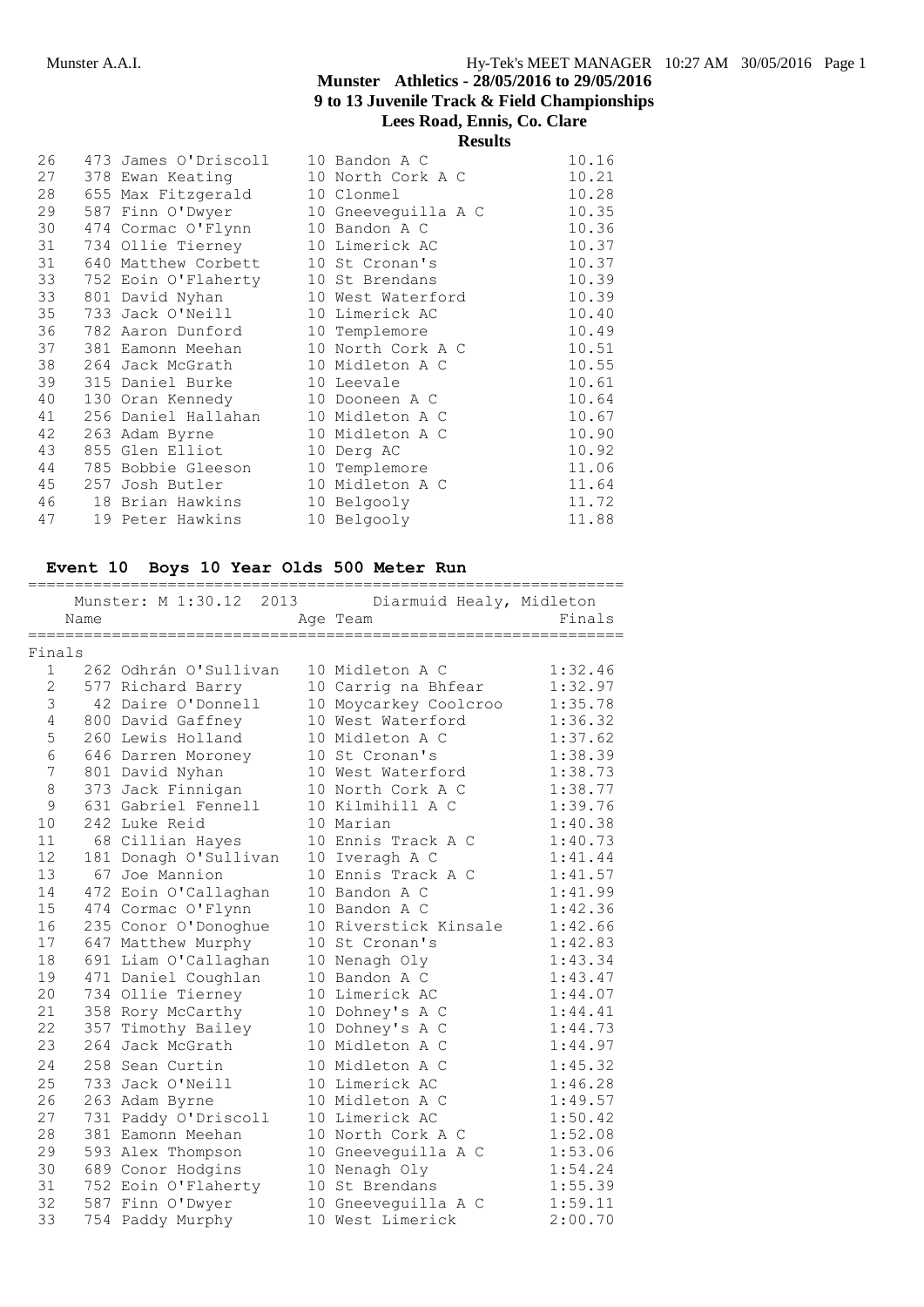**Results**

### **Event 12 Boys 10 Year Olds Long Jump**

|             |             | Munster: M 4.16m 2005 | Shane Mackey, Ferrybank | ======================= |
|-------------|-------------|-----------------------|-------------------------|-------------------------|
|             | Name        |                       | Age Team                | Finals                  |
| 1           | :========== | 106 Sean Fennell      | 10 St. Marys Clare      | 3.89m                   |
| 2           |             | 255 Robert Olden      | 10 Midleton A C         | 3.60m                   |
| $\mathsf 3$ |             | 261 Peter Barrett     | 10 Midleton A C         | 3.56m                   |
| 4           |             | 608 Joshua Simpson    | 10 Carrick on Suir      | 3.55m                   |
| 5           |             | 772 Jack Carroll      | 10 Templemore           | 3.54m                   |
| 6           |             | 646 Darren Moroney    | 10 St Cronan's          | 3.49m                   |
| 7           |             | 840 Max Bailey        | 10 Skibbereen A C       | 3.48m                   |
| $\,8\,$     |             | 635 Darragh Ball      | 10 St Cronan's          | 3.44m                   |
| $\mathsf 9$ |             | 711 Luke Calitz       | 10 Limerick AC          | 3.43m                   |
| $\mathsf 9$ |             | 260 Lewis Holland     | 10 Midleton A C         | 3.43m                   |
| 11          |             | 470 Charlie Callanan  | 10 Bandon A C           | 3.35m                   |
| 12          |             | 640 Matthew Corbett   | 10 St Cronan's          | 3.29m                   |
| 13          |             | 660 Killian Whelan    | 10 Clonmel              | 3.20m                   |
| 14          |             | 471 Daniel Coughlan   | 10 Bandon A C           | 3.19m                   |
| 15          |             | 655 Max Fitzgerald    | 10 Clonmel              | 3.18m                   |
| 16          |             | 68 Cillian Hayes      | 10 Ennis Track A C      | 3.17m                   |
| 16          |             | 326 Tadgh Corcoran    | 10 Waterford A C        | 3.17m                   |
| 18          |             | 259 Andrew Sweetman   | 10 Midleton A C         | 3.12m                   |
| 19          |             | 647 Matthew Murphy    | 10 St Cronan's          | 3.11m                   |
| 20          |             | 691 Liam O'Callaghan  | 10 Nenagh Oly           | 3.10m                   |
| 21          |             | 129 Ryan Scanlon      | 10 Dooneen A C          | 3.08m                   |
| 22          |             | 473 James O'Driscoll  | 10 Bandon A C           | 3.02m                   |
| 23          |             | 782 Aaron Dunford     | 10 Templemore           | 3.01m                   |
| 24          |             | 67 Joe Mannion        | 10 Ennis Track A C      | 2.94m                   |
| 25          |             | 131 Marcus Kennedy    | 10 Dooneen A C          | 2.93m                   |
| 26          |             | 127 Jack O'Connor     | 10 Dooneen A C          | 2.92m                   |
| 27          |             | 509 Gavin Dillon      | 10 Lios Tuathail        | 2.90m                   |
| 28          |             | 256 Daniel Hallahan   | 10 Midleton A C         | 2.88m                   |
| 29          |             | 731 Paddy O'Driscoll  | 10 Limerick AC          | 2.87m                   |
| 30          |             | 692 Ronan Ryan        | 10 Nenagh Oly           | 2.81m                   |
| 31          |             | 593 Alex Thompson     | 10 Gneeveguilla A C     | 2.78m                   |
| 32          |             | 511 Tadhg O'Connor    | 10 Lios Tuathail        | 2.71m                   |
| 33          |             | 781 Ryan Doran        | 10 Templemore           | 2.70m                   |
| 34          |             | 510 John Carmody      | 10 Lios Tuathail        | 2.48m                   |
| 35          |             | 18 Brian Hawkins      | 10 Belgooly             | 2.32m                   |
| 36          |             | 19 Peter Hawkins      | 10 Belgooly             | 2.17m                   |

### **Event 14 Boys 11 Year Olds 60 Meter Dash**

|                   |      | Munster: M 8.69 2015              | Sean Carmody, Belgooly |        |
|-------------------|------|-----------------------------------|------------------------|--------|
|                   | Name |                                   | Age Team               | Finals |
| $\mathbf{1}$      |      | 144 Jayden Carmody                | 11 Dooneen A C         | 8.85   |
| 2                 |      | 606 Killian Power                 | 11 Carrick on Suir     | 8.92   |
| 2                 |      | 581 Theo De Souza                 | 11 Carrig na Bhfear    | 8.92   |
| $\overline{2}$    |      | 143 Denis Matthews 11 Dooneen A C |                        | 8.92   |
| 5                 |      | 499 Mike Galvin                   | 11 Lios Tuathail       | 9.04   |
|                   |      |                                   |                        |        |
| 6                 |      | 317 John Cashman                  | 11 Leevale             | 9.10   |
| 7                 |      | 816 Ethan O'Driscoll              | 11 Youghal             | 9.25   |
| $\,8\,$           |      | 200 Sean Corkery                  | 11 Tralee Harriers     | 9.27   |
| 9                 |      | 607 Daithi Smith                  | 11 Carrick on Suir     | 9.34   |
| 10                |      | 578 Sam O'Sullivan                | 11 Carrig na Bhfear    | 9.35   |
| 10                |      | 146 Josh Boland                   | 11 Dooneen A C         | 9.35   |
| $12 \overline{ }$ |      | 802 Ian Holmes                    | 11 West Waterford      | 9.38   |
| 13                |      | 693 Sam Cusack                    | 11 Nenagh Oly          | 9.43   |
| 14                |      | 639 Mathew Conway                 | 11 St Cronan's         | 9.46   |
| 15                |      | 498 Padraig Enright               | 11 Lios Tuathail       | 9.49   |
| 16                |      | 817 Barry Walsh                   | 11 Youghal             | 9.50   |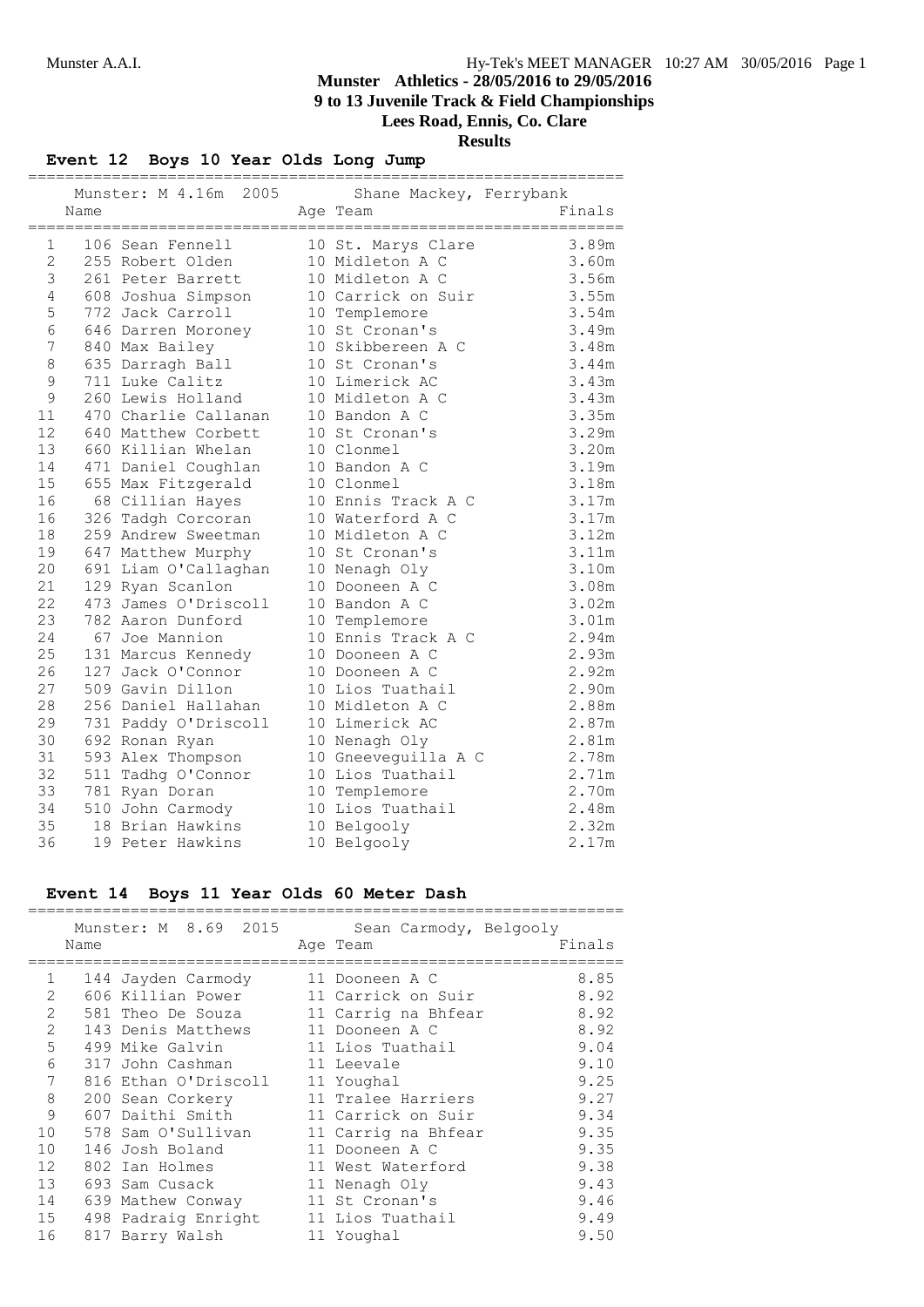**Results**

|    |                                         | 11654165 |       |
|----|-----------------------------------------|----------|-------|
| 17 | 182 Vincent Junior Kid 11 Iveragh A C   |          | 9.53  |
| 18 | 455 Stephen Tobin 11 Bandon A C         |          | 9.55  |
| 19 | 147 Kyle Robinson 11 Dooneen A C        |          | 9.61  |
| 20 | 501 Eoin McElligott 11 Lios Tuathail    |          | 9.64  |
| 21 | 765 Corey Scanlan 11 Finisk Valley      |          | 9.65  |
| 22 | 149 Conor Eqbulam 11 Dooneen A C        |          | 9.71  |
| 23 | 604 Callum Costello 11 Carrick on Suir  |          | 9.75  |
| 24 | 697 Fionn Higgins 11 Nenagh Oly         |          | 9.79  |
| 25 | 857 Oisin Oregan 11 An Riocht A C       |          | 9.82  |
| 26 | 502 Bobby O'Riordan 11 Lios Tuathail    |          | 9.85  |
| 27 | 145 Darren Ekoua Tijan 11 Dooneen A C   |          | 9.90  |
| 28 | 695 Matthew Sage 11 Nenagh Oly          |          | 9.92  |
| 28 | 191 Peter Flannery 11 Borrisokane       |          | 9.92  |
| 28 | 605 Cormac Cummins 11 Carrick on Suir   |          | 9.92  |
| 31 | 656 Cianan Power 11 Clonmel             |          | 9.94  |
| 32 | 448 Adam Barry 11 Bandon A C            |          | 9.95  |
| 33 | 318 Denis Murphy 11 Leevale             |          | 10.11 |
| 33 | 500 Luke Sheridan 11 Lios Tuathail      |          | 10.11 |
| 35 | 452 Kevin O'Connell 11 Bandon A C       |          | 10.25 |
| 36 | 643 Eoghan Kilcawley 11 St Cronan's     |          | 10.47 |
| 37 | 579 Bobby O'Riordan 11 Carrig na Bhfear |          | 10.73 |
| 37 | 751 Tom O'Flaherty 11 St Brendans       |          | 10.73 |

# **Event 16 Boys 11 Year Olds 600 Meter Run**

|                  |      |                        | Munster: M 1:49.27 2015 Joe Egan, Moycarkey Coolcro |          |
|------------------|------|------------------------|-----------------------------------------------------|----------|
|                  | Name |                        | Age Team                                            | Finals   |
| Finals           |      | .====================  |                                                     |          |
| $\mathbf{1}$     |      | 420 John Murphy        | 11 Liscarroll                                       | 1:45.46M |
| $\overline{2}$   |      | 356 Keith McCarthy     | 11 Dohney's A C                                     | 1:52.56  |
| $\mathsf 3$      |      | 55 Shane Buckley       | 11 Dundrum A C                                      | 1:53.23  |
| $\overline{4}$   |      | 580 Ruaidhri Boyle     | 11 Carrig na Bhfear                                 | 1:54.21  |
| 5                |      | 402 Michael Rea        | 11 North Cork A C                                   | 1:54.72  |
| $\epsilon$       |      | 233 Ryan McCarthy      | 11 Riverstick Kinsale                               | 1:55.99  |
| $\boldsymbol{7}$ |      | 457 Oisin McCarthy     | 11 Bandon A C                                       | 1:56.67  |
| $\,8\,$          |      | 727 Sean McHugo        | 11 Limerick AC                                      | 1:56.99  |
| $\overline{9}$   |      | 369 Roman Borkowski-Ho | 11 North Cork A C                                   | 1:57.39  |
| 10               |      | 266 Patrick Walsh      | 11 Midleton A C                                     | 1:57.97  |
| 11               |      | 448 Adam Barry         | 11 Bandon A C                                       | 1:58.23  |
| 12               |      | 145 Darren Ekoua Tijan | 11 Dooneen A C                                      | 1:59.01  |
| 13               |      | 450 Dara Walsh         | 11 Bandon A C                                       | 1:59.13  |
| 14               |      | 802 Ian Holmes         | 11 West Waterford                                   | 1:59.36  |
| 15               |      | 453 Charlie Twomey     | 11 Bandon A C                                       | 2:00.11  |
| 16               |      | 355 Samuel Bailey      | 11 Dohney's A C                                     | 2:00.41  |
| 17               |      | 758 Timmy Colbert      | 11 West Limerick                                    | 2:01.37  |
| 18               |      | 696 Ben Walsh          | 11 Nenagh Oly                                       | 2:01.74  |
| 19               |      | 265 Luca Brodkorb      | 11 Midleton A C                                     | 2:02.22  |
| 20               |      | 337 Nathan MacKey      | 11 Waterford A C                                    | 2:02.51  |
| 21               |      | 816 Ethan O'Driscoll   | 11 Youghal                                          | 2:02.80  |
| 22               |      | 324 Oliver Buck        | 11 Waterford A C                                    | 2:03.35  |
| 23               |      | 234 Joey O'Callaghan   | 11 Riverstick Kinsale                               | 2:03.93  |
| 24               |      | 757 Adam Murphy        | 11 West Limerick                                    | 2:04.17  |
| 25               |      | 818 Ben Walsh          | 11 Youghal                                          | 2:04.43  |
| 26               |      | 434 Conor Hayes        | 11 St Catherines                                    | 2:04.49  |
| 27               |      | 454 Conor Creswell     | 11 Bandon A C                                       | 2:05.90  |
| 28               |      | 656 Cianan Power       | 11 Clonmel                                          | 2:06.50  |
| 29               |      | 71 Eoin Ryan           | 11 Ennis Track A C                                  | 2:06.72  |
| 30               |      | 148 Ross O'Carroll     | 11 Dooneen A C                                      | 2:07.04  |
| 31               |      | 756 Michael Brosnahan  | 11 West Limerick                                    | 2:07.88  |
| 31               |      | 670 Peter Mahony       | 11 Derg AC                                          | 2:07.88  |
| 32               |      | 759 Darragh Lynch      | 11 West Limerick                                    | 2:09.05  |
| 33               |      | 147 Kyle Robinson      | 11 Dooneen A C                                      | 2:10.30  |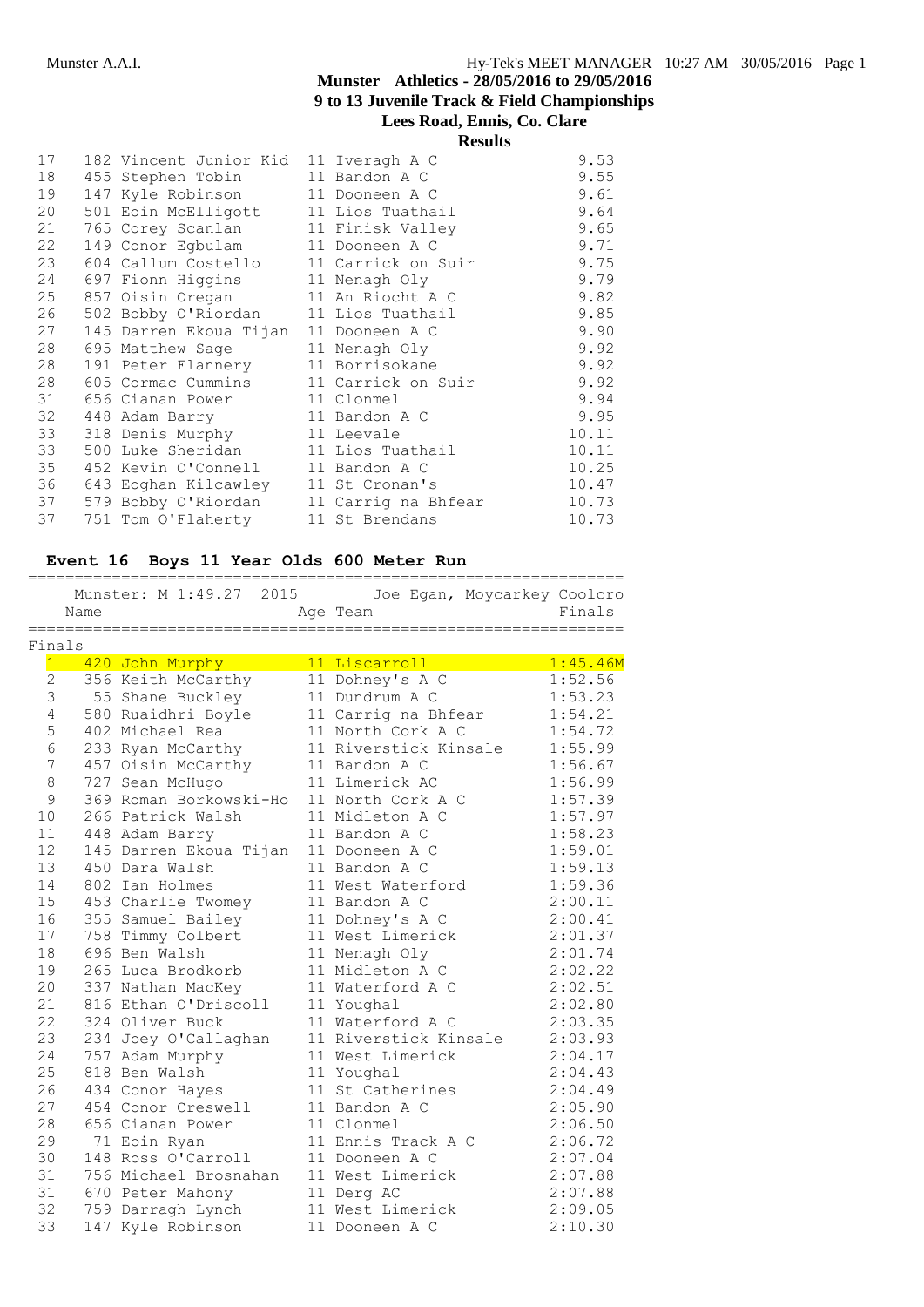# **Munster Athletics - 28/05/2016 to 29/05/2016 9 to 13 Juvenile Track & Field Championships**

**Lees Road, Ennis, Co. Clare**

**Results**

| 34 | 751 Tom O'Flaherty | 11 St Brendans | 2:16.72 |
|----|--------------------|----------------|---------|

### **Event 18 Boys 11 Year Olds Long Jump**

|                 |                        |                                                          | Munster: M 4.26m 2000 Aaron Walsh, Carrick on Suir               |                |
|-----------------|------------------------|----------------------------------------------------------|------------------------------------------------------------------|----------------|
|                 |                        |                                                          | Munster: M 4.07m 2015 Sean Carmody, Belgooly                     | Finals         |
|                 | Name                   |                                                          | Age Team                                                         |                |
|                 | $1 \quad \blacksquare$ |                                                          | 606 Killian Power 11 Carrick on Suir 3.93m                       |                |
| $2^{\circ}$     |                        | 669 Joe Finn                                             |                                                                  | 3.80m          |
| 3               |                        |                                                          | 669 Joe Finn 11 Derg AC<br>581 Theo De Souza 11 Carrig na Bhfear | 3.76m          |
| $\overline{4}$  |                        |                                                          | 604 Callum Costello 11 Carrick on Suir 3.68m                     |                |
| 5               |                        | 637 Sean Breen                                           | 11 St Cronan's                                                   | 3.54m          |
| 6               |                        | 498 Padraig Enright 11 Lios Tuathail                     |                                                                  | 3.51m          |
| $7\phantom{.}$  |                        | 500 Luke Sheridan                                        | 11 Lios Tuathail                                                 | 3.50m          |
| 8               |                        | 578 Sam O'Sullivan                                       |                                                                  | 3.46m          |
| 9               |                        |                                                          |                                                                  | 3.45m          |
| 10              |                        | 757 Adam Murphy                                          | 11 West Limerick                                                 | 3.43m          |
| 11              |                        | 817 Barry Walsh                                          | 11 Youghal                                                       | 3.38m          |
| 12 <sup>°</sup> |                        | 765 Corey Scanlan 11 Finisk Valley                       |                                                                  | 3.29m          |
| 13              |                        | 695 Matthew Sage                                         | 11 Nenagh Oly                                                    | 3.27m          |
| 14              |                        | 326 Tadgh Corcoran                                       | 10 Waterford A C                                                 | 3.26m          |
| 15              |                        | 71 Eoin Ryan                                             | 11 Ennis Track A C                                               | 3.25m          |
| 16              |                        | 580 Ruaidhri Boyle 11 Carrig na Bhfear                   |                                                                  | 3.23m          |
| 17              |                        | 265 Luca Brodkorb 11 Midleton A C                        |                                                                  | 3.22m          |
| 18              |                        | 818 Ben Walsh                                            | 11 Youghal                                                       | 3.18m          |
| 18              |                        | 341 Andrew Scanlon                                       | 11 Waterford A C                                                 | 3.18m          |
| 20              |                        | 857 Oisin Oregan                                         | 11 An Riocht A C                                                 | 3.17m          |
| 21              |                        | 756 Michael Brosnahan 11 West Limerick                   |                                                                  | 3.16m          |
| 22              |                        | 314 Eddie Dooley                                         | 9 Leevale                                                        | 3.14m          |
| 23              |                        | 143 Denis Matthews                                       | 11 Dooneen A C                                                   | 3.13m          |
| 24              |                        | 144 Jayden Carmody                                       | 11 Dooneen A C                                                   | 3.12m          |
| 25              |                        | 502 Bobby O'Riordan                                      | 11 Lios Tuathail                                                 | 3.09m          |
| 26<br>27        |                        | 452 Kevin O'Connell                                      | 11 Bandon A C                                                    | 3.08m<br>3.04m |
| 28              |                        | 234 Joey O'Callaghan<br>454 Conor Creswell 11 Bandon A C | 11 Riverstick Kinsale                                            | 3.03m          |
| 29              |                        | 694 Niall Connolly 11 Nenagh Oly                         |                                                                  |                |
| 30              |                        | 451 Coen Crowley                                         | 11 Bandon A C                                                    | 3.02m<br>3.01m |
| 31              |                        | 148 Ross O'Carroll                                       | 11 Dooneen A C                                                   | 2.99m          |
| 31              |                        |                                                          |                                                                  | 2.99m          |
| 33              |                        | 457 Oisin McCarthy<br>435 Cian Dunning                   | 11 Bandon A C<br>11 St Catherines                                | 2.98m          |
| 34              |                        | 318 Denis Murphy 11 Leevale                              |                                                                  | 2.95m          |
| 35              |                        |                                                          | 233 Ryan McCarthy 11 Riverstick Kinsale                          | 2.90m          |
| 36              |                        | 499 Mike Galvin                                          | 11 Lios Tuathail                                                 | 2.81m          |
| 37              |                        | 501 Eoin McElligott                                      | 11 Lios Tuathail                                                 | 2.79m          |
| 38              |                        | 607 Daithi Smith                                         | 11 Carrick on Suir                                               | 2.72m          |
| 39              |                        | 324 Oliver Buck                                          | 11 Waterford A C                                                 | 2.66m          |
| 40              |                        | 453 Charlie Twomey                                       | 11 Bandon A C                                                    | 2.64m          |
| 41              |                        | 201 Peter Griffin                                        | 11 Tralee Harriers                                               | 2.35m          |
| 42              |                        | 836 Glen Bowler                                          | 11 Killarney Valley AC                                           | 2.23m          |
| 43              |                        | 217 Bobby Byrne                                          | 12 Tralee Harriers                                               | 2.17m          |
| 44              |                        | 149 Conor Egbulam                                        | 11 Dooneen A C                                                   | 1.94m          |

# **Event 20 Boys 12 Year Olds 60 Meter Dash**

| Name                                                     | Munster: M 8.47 2012 |  | Age Team                       | Cilin Doyle, Leevale | Prelims H#             |  |
|----------------------------------------------------------|----------------------|--|--------------------------------|----------------------|------------------------|--|
| Preliminaries<br>1 269 Luke Butler<br>2 363 Sean Carmody |                      |  | 12 Midleton A C<br>12 Belgooly |                      | $8.52q$ 3<br>$8.53q$ 3 |  |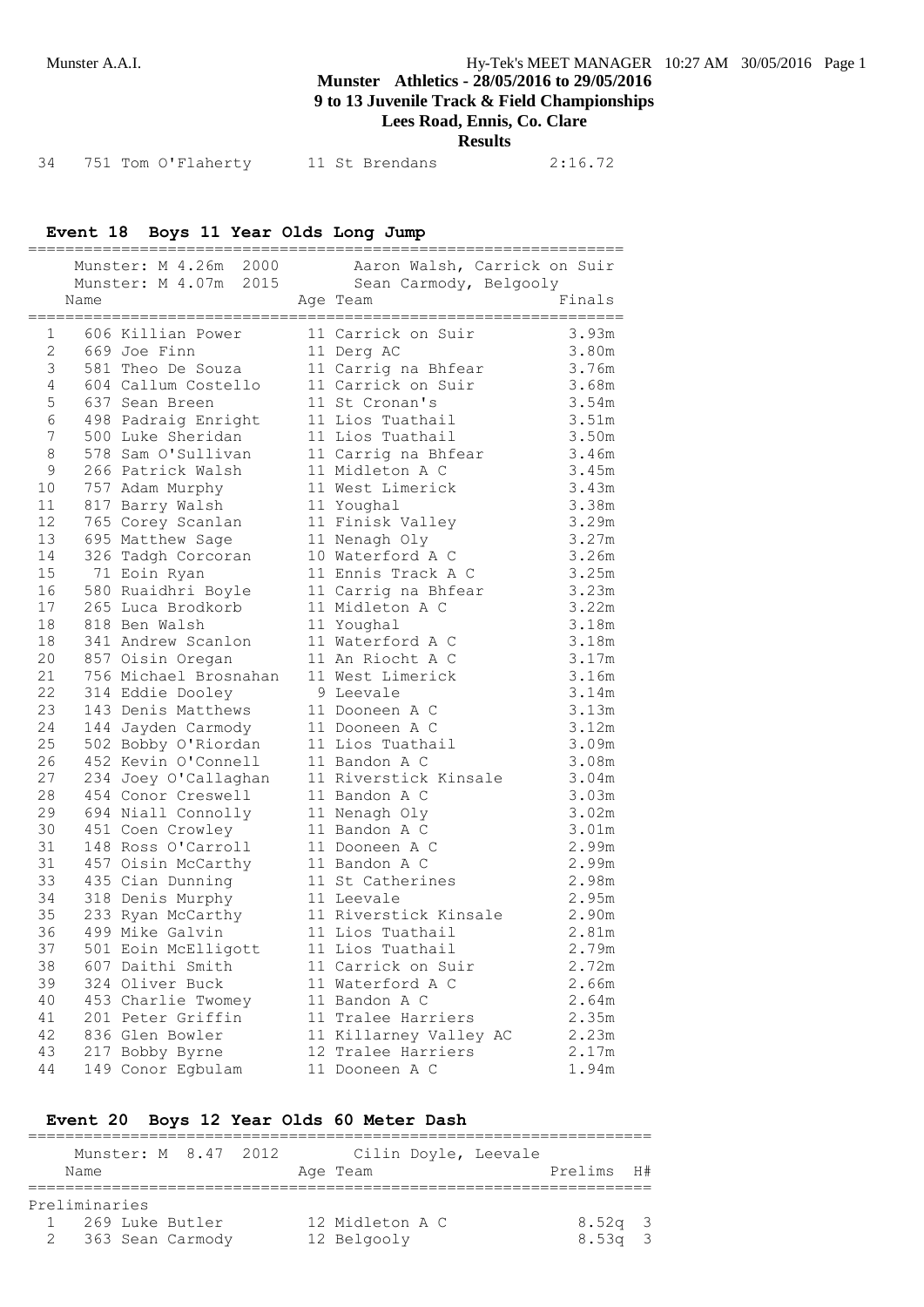| 3                 | 750 Kyle Ettoh                           | 12 Leevale             | 8.56q     | $\mathbf{1}$                |
|-------------------|------------------------------------------|------------------------|-----------|-----------------------------|
| 4                 | 271 Eric Cunningham 12 Midleton A C      |                        | 8.60q     | 5                           |
| 5                 | 525 James Wallace                        | 12 Tulla Athletic Club | 8.74a     | $\mathfrak{Z}$              |
| 6                 | 192 Matthew Hardy                        | 12 Borrisokane         | 8.88q     | $\sqrt{2}$                  |
| 7                 | 272 Joel Joseph                          | 12 Midleton A C        | 8.89q     | $\sqrt{4}$                  |
| 8                 | 27 William Bello                         | 12 Ennis Track A C     | 8.91q 4   |                             |
| 9                 | 166 Peter Kiely                          | 12 Dooneen A C         | 8.93q     | $\mathsf S$                 |
| 9                 | 531 Conor O'Sullivan                     | 12 Leevale             | 8.93q     | $\sqrt{2}$                  |
| 11                | 217 Bobby Byrne                          | 12 Tralee Harriers     | 8.96q     | $\mathsf S$                 |
| $12 \overline{ }$ | 105 Jimmy Molony Lahar 12 Thurles Crokes |                        | 8.97q 4   |                             |
| 13                | 29 Samuel Olaoye                         | 12 Ennis Track A C     | 9.00q     | $\mathcal{S}_{\mathcal{S}}$ |
|                   | 13 614 Conor Walsh                       | 12 Tramore             | 9.00q     | $\mathbf{2}$                |
| 15                | 701 Jack O'Callaghan                     | 12 Nenagh Oly          | 9.01q 4   |                             |
| 16                | 268 George Alamu                         | 12 Midleton A C        | 9.02q     | $\sqrt{2}$                  |
| 17                | 530 James Burke                          | 12 Leevale             | 9.16q     | $\mathcal{S}$               |
| 18                | 164 Jed O'Dwyer                          | 12 Dooneen A C         | 9.18q 1   |                             |
| 19                | 167 Joshua Adedeji                       | 12 Dooneen A C         | 9.20q     | $\mathbf{2}$                |
| 20                | 769 Killian Bergin                       | 12 Templemore          | 9.25q     | $\mathbf{1}$                |
| 21                | 204 Paddy Falvey                         | 12 Tralee Harriers     | $9.26q$ 4 |                             |
| 22                | 28 Diare Connolly                        | 12 Ennis Track A C     | 9.29q     | $\mathbf{1}$                |
| 23                | 771 Dylan Carroll                        | 12 Templemore          | 9.36q     | $\mathfrak{Z}$              |
| 24                | 700 Cian Hoddgins                        | 12 Nenagh Oly          | 9.42q     | $\mathfrak{Z}$              |
| 25                | 743 Oisin Minogue                        | 12 Derg AC             | 9.44      | $\mathbf{1}$                |
| 26                | 202 Darragh Cunnane                      | 12 Tralee Harriers     | 9.48      | $\mathbf{2}$                |
| 27                | 26 Cormac Maher                          | 12 Ennis Track A C     | 9.49 5    |                             |
| 28                | 779 Graham Dooley                        | 12 Templemore          | 9.55      | $\overline{c}$              |
| 28                | 699 Zak Egan                             | 12 Nenagh Oly          | 9.55      | 5                           |
| 30                | 423 Eoghan Davis Heela                   | 12 Liscarroll          | 9.65      | $\overline{4}$              |
| 31                | 627 Oisin Shelly                         | 12 Moyglass            | 9.90      | $1\,$                       |
| 32                | 17 Timmy Hawkins 12 Belgooly             |                        | 10.00     | $\sqrt{4}$                  |
|                   | 33 203 Cathal Murphy                     | 12 Tralee Harriers     | 10.07     | $\mathbf 1$                 |
| 34                | 799 Daniel McAlister                     | 12 Templemore          | 10.16     | 5                           |

### **Event 20 Boys 12 Year Olds 60 Meter Dash Top 8 Advance by Time**

|                | Name        |                                          | Munster: M 8.47 2012 Cilin Doyle, Leevale<br>Age Team | Semis             | H#             |
|----------------|-------------|------------------------------------------|-------------------------------------------------------|-------------------|----------------|
|                | Semi-Finals |                                          |                                                       |                   |                |
|                | $1 \quad$   | 750 Kyle Ettoh                           | 12 Leevale                                            | $8.54q$ 3         |                |
| 2              |             | 271 Eric Cunningham                      | 12 Midleton A C                                       | 8.66 <sub>q</sub> | 3              |
| 3              |             | 269 Luke Butler                          | 12 Midleton A C                                       | 8.69q             | $\mathbf 1$    |
| 4              |             | 363 Sean Carmody                         | 12 Belgooly                                           | 8.82q             | $\overline{c}$ |
| 5              |             | 192 Matthew Hardy                        | 12 Borrisokane                                        | 8.90a             | $1\,$          |
| 6              |             | 27 William Bello                         | 12 Ennis Track A C                                    | 8.92q             | $\overline{c}$ |
| $\overline{7}$ |             | 272 Joel Joseph                          | 12 Midleton A C                                       | 8.94q             | $\mathbf 1$    |
| 8              |             | 531 Conor O'Sullivan                     | 12 Leevale                                            | 8.95q             | 3              |
| 9              |             | 29 Samuel Olaove                         | 12 Ennis Track A C                                    | 8.97              | $\mathbf{2}$   |
| 10             |             | 166 Peter Kiely                          | 12 Dooneen A C                                        | 9.00              | $\mathcal{S}$  |
| 11             |             | 105 Jimmy Molony Lahar 12 Thurles Crokes |                                                       | 9.09              | $\,1\,$        |
| 12             |             | 525 James Wallace                        | 12 Tulla Athletic Club                                | 9.10              | $\overline{c}$ |
| 13             |             | 268 George Alamu                         | 12 Midleton A C                                       | 9.13              | $\mathcal{S}$  |
| 14             |             | 217 Bobby Byrne                          | 12 Tralee Harriers                                    | 9.18              | $\overline{c}$ |
| 15             |             | 167 Joshua Adedeji                       | 12 Dooneen A C                                        | 9.21              | $\mathbf 1$    |
| 16             |             | 614 Conor Walsh                          | 12 Tramore                                            | 9.22              | $\mathbf 1$    |
| 17             |             | 164 Jed O'Dwyer                          | 12 Dooneen A C                                        | 9.23              | $\mathbf 1$    |
| 18             |             | 701 Jack O'Callaghan                     | 12 Nenagh Oly                                         | 9.27              | 3              |
| 19             |             | 204 Paddy Falvey                         | 12 Tralee Harriers                                    | 9.41              | 3              |
| 20             |             | 28 Diare Connolly                        | 12 Ennis Track A C                                    | 9.43              | $\mathcal{S}$  |
| 20             |             | 530 James Burke                          | 12 Leevale                                            | 9.43              | $\overline{c}$ |
| 22             |             | 769 Killian Bergin                       | 12 Templemore                                         | 9.52              | $\overline{c}$ |
| 23             |             | 771 Dylan Carroll                        | 12 Templemore                                         | 9.64              | $\overline{c}$ |
| 24             |             | 700 Cian Hoddgins                        | 12 Nenagh Oly                                         | 9.83              | $1\,$          |
|                |             |                                          |                                                       |                   |                |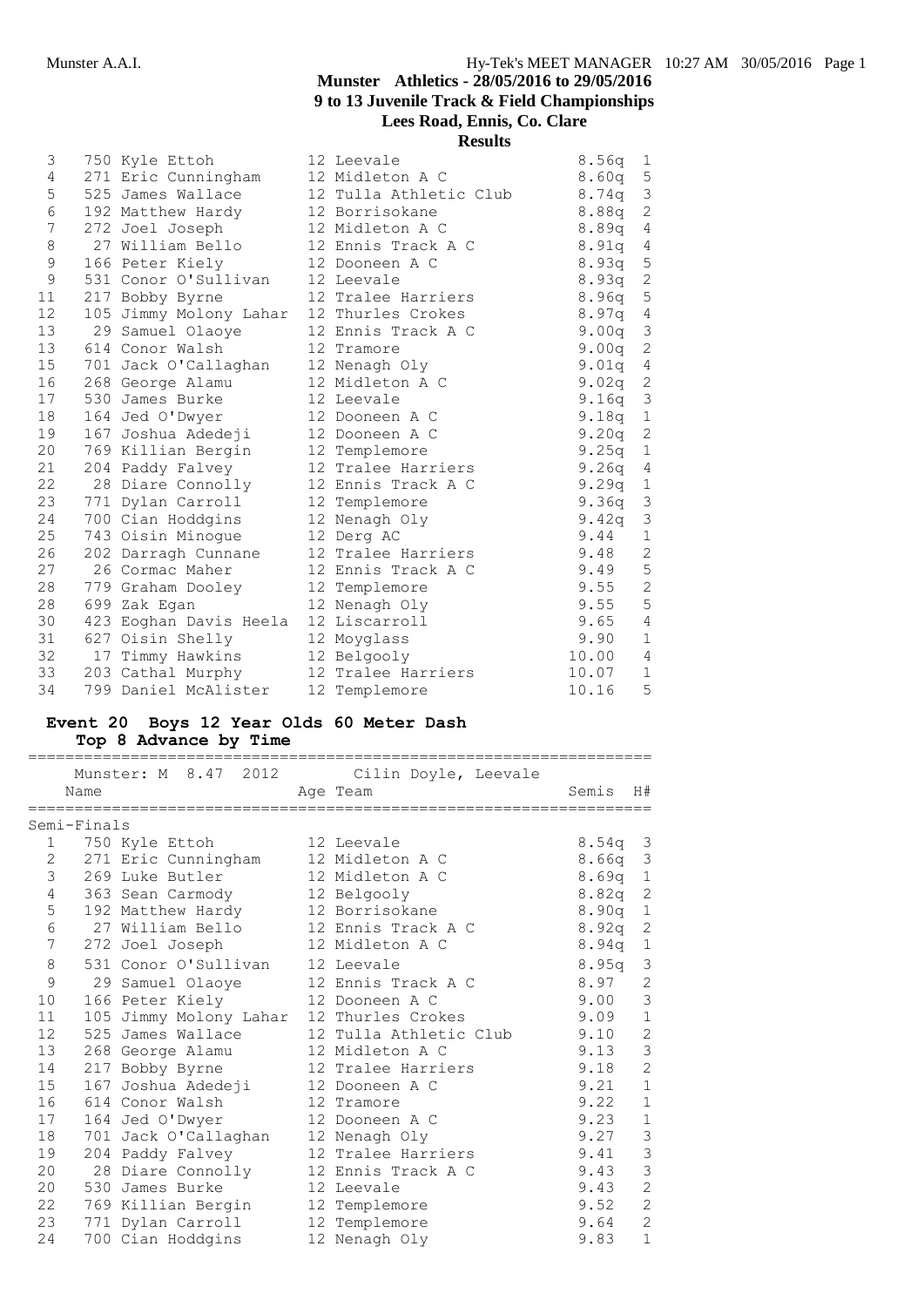### **Event 20 Boys 12 Year Olds 60 Meter Dash**

|        | Name | Munster: M 8.47 2012 | Cilin Doyle, Leevale<br>Age Team | Finals |
|--------|------|----------------------|----------------------------------|--------|
| Finals |      |                      |                                  |        |
|        |      | 750 Kyle Ettoh       | 12 Leevale                       | 8.48   |
| 2      |      | 269 Luke Butler      | 12 Midleton A C                  | 8.55   |
| 3      |      | 363 Sean Carmody     | 12 Belgooly                      | 8.61   |
| 4      |      | 271 Eric Cunningham  | 12 Midleton A C                  | 8.66   |
| 5      |      | 531 Conor O'Sullivan | 12 Leevale                       | 8.83   |
| 6      |      | 27 William Bello     | 12 Ennis Track A C               | 8.88   |
| 7      |      | 272 Joel Joseph      | 12 Midleton A C                  | 9.01   |
| 8      |      | 192 Matthew Hardy    | 12 Borrisokane                   | 9.07   |

# **Event 22 Boys 12 Year Olds 600 Meter Run**

**Top 14 Advance by Time**

|              |               |                        | Munster: M 1:44.00 2014 Jack O'Connor, Dooneen |          |
|--------------|---------------|------------------------|------------------------------------------------|----------|
|              | Name          |                        | Age Team                                       | Prelims  |
|              |               |                        |                                                |          |
|              | Preliminaries |                        |                                                |          |
| $\mathbf{1}$ |               | 702 Tom Walshe         | 12 Nenagh Oly                                  | 1:50.26q |
| 2            |               | 102 Ronan Walsh        | 12 Shannon                                     | 1:50.50q |
| 3            |               | 374 Conor Frawley      | 12 North Cork A C                              | 1:51.53q |
| 4            |               | 248 Cian Neylon        | 12 Marian                                      | 1:53.15q |
| 5            |               | 270 Brian Cott         | 12 Midleton A C                                | 1:53.81q |
| 6            |               | 31 Thomas McGuire      | 12 Ennis Track A C                             | 1:53.86q |
| 7            |               | 657 Odhran McGrath     | 12 Clonmel                                     | 1:54.18q |
| 8            |               | 57 Dara Kennedy        | 12 Newport                                     | 1:54.97q |
| 9            |               | 165 Darragh Enright    | 12 Dooneen A C                                 | 1:55.42q |
| 10           |               | 273 Eoin Ouirke        | 12 Midleton A C                                | 1:55.56q |
| 11           |               | 617 Joseph Buttimer    | 12 Bandon A C                                  | 1:55.61q |
| 12           |               | 202 Darragh Cunnane    | 12 Tralee Harriers                             | 1:56.44q |
| 13           |               | 342 David Scanlon      | 12 Waterford A C                               | 1:57.73q |
| 14           |               | 219 Cathal Barry       | 12 Riverstick Kinsale                          | 1:57.79q |
| 15           |               | 30 Eoin Lahiffe        | 12 Ennis Track A C                             | 1:57.81  |
| 16           |               | 196 Brendán O'Sullivan | 12 West Muskerry                               | 1:58.16  |
| 17           |               | 203 Cathal Murphy      | 12 Tralee Harriers                             | 1:59.28  |
| 18           |               | 858 Dara McCarthy      | 12 Bandon A C                                  | 2:02.10  |
| 19           |               | 168 Conor Collins      | 12 Dooneen A C                                 | 2:03.26  |
| 20           |               | 561 Colin O'Dwyer      | 12 Leevale                                     | 2:06.02  |
| 21           |               | 467 Danny Crowley      | 12 Bandon A C                                  | 2:06.14  |
| 22           |               | 732 Tommy O'Driscoll   | 12 Limerick AC                                 | 2:06.29  |
| 23           |               | 29 Samuel Olaoye       | 12 Ennis Track A C                             | 2:11.98  |
| 24           |               | 211 Rory Reen          | 12 Tralee Harriers                             | 2:12.84  |
| 25           |               | 719 Conor Gavan        | 12 Limerick AC                                 | 2:16.98  |

### **Event 22 Boys 12 Year Olds 600 Meter Run**

|                | Name | Munster: M 1:44.00 2014 | Jack O'Connor, Dooneen<br>Age Team | Finals  |
|----------------|------|-------------------------|------------------------------------|---------|
| Finals         |      |                         |                                    |         |
|                |      | 374 Conor Frawley       | 12 North Cork A C                  | 1:47.47 |
| $\mathcal{P}$  |      | 702 Tom Walshe          | 12 Nenagh Oly                      | 1:48.39 |
| 3              |      | 102 Ronan Walsh         | 12 Shannon                         | 1:50.99 |
| $\overline{4}$ |      | 270 Brian Cott          | 12 Midleton A C                    | 1:52.64 |
| 5              |      | 57 Dara Kennedy         | 12 Newport                         | 1:53.64 |
| 6              |      | 248 Cian Neylon         | 12 Marian                          | 1:55.51 |
| 7              |      | 219 Cathal Barry        | 12 Riverstick Kinsale              | 1:56.43 |
| 8              |      | 31 Thomas McGuire       | 12 Ennis Track A C                 | 1:57.36 |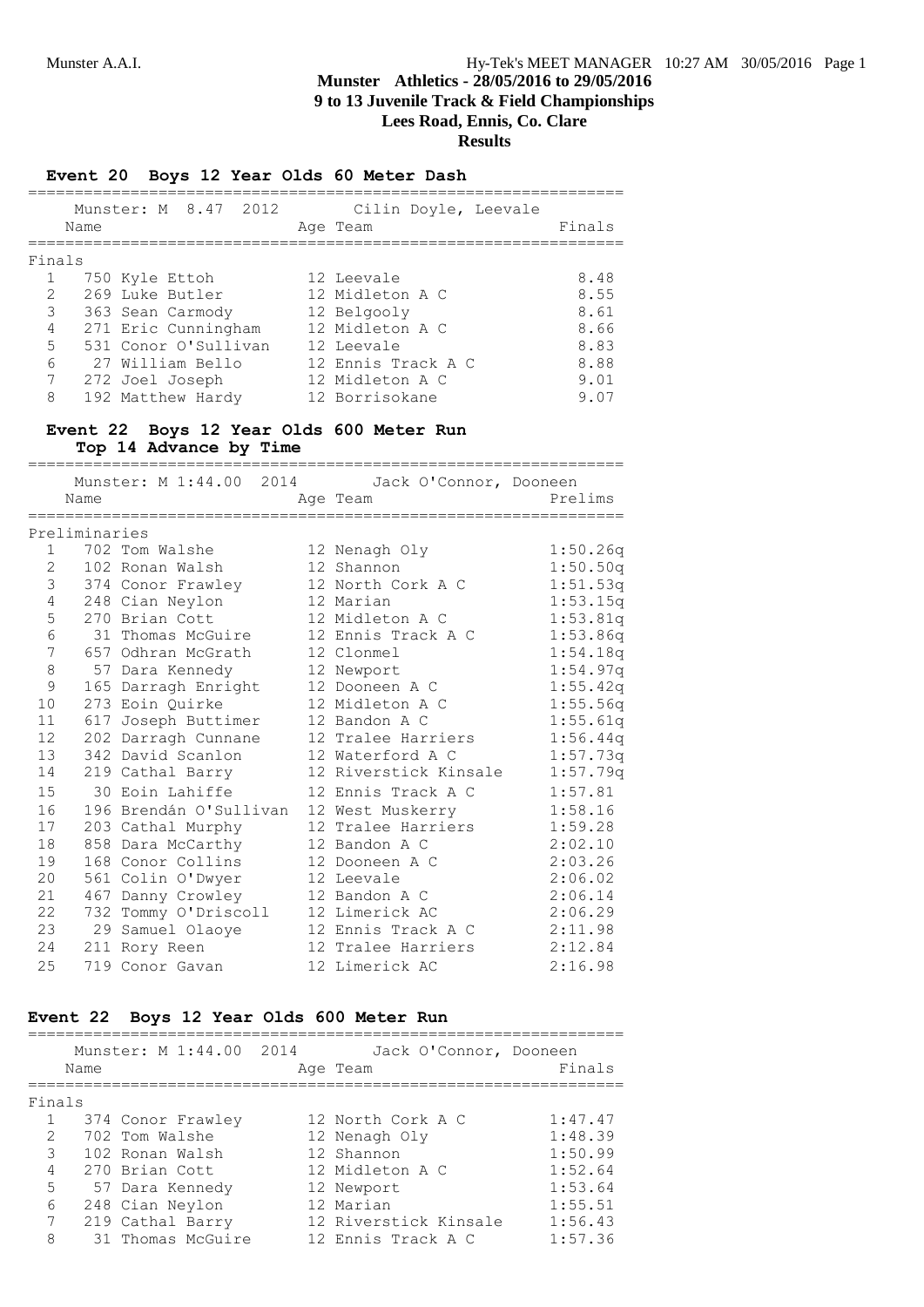| 9               | 657 Odhran McGrath  | 12 Clonmel         | 1:58.12 |
|-----------------|---------------------|--------------------|---------|
| 10              | 202 Darragh Cunnane | 12 Tralee Harriers | 2:00.26 |
| 11              | 273 Eoin Quirke     | 12 Midleton A C    | 2:02.44 |
| 12              | 617 Joseph Buttimer | 12 Bandon A C      | 2:04.01 |
| 13 <sup>7</sup> | 342 David Scanlon   | 12 Waterford A C   | 2:06.44 |
| $--$            | 165 Darragh Enright | 12 Dooneen A C     | NΤ      |

# **Event 24 Boys 12 Year Olds Long Jump**

|              |      | Munster: M 4.73m 1990               | J. C. Kennedy, Leevale  |        |
|--------------|------|-------------------------------------|-------------------------|--------|
|              | Name | ;================================== | Age Team                | Finals |
| $\mathbf{1}$ |      | 750 Kyle Ettoh                      | 12 Leevale              | 4.53m  |
| 2            |      | 271 Eric Cunningham                 | 12 Midleton A C         | 4.39m  |
| 3            |      | 839 Alex Hennigan                   | 12 Killarney Valley A C | 4.38m  |
| 4            |      | 363 Sean Carmody                    | 12 Belgooly             | 4.36m  |
| 5            |      | 27 William Bello                    | 12 Ennis Track A C      | 4.22m  |
| 6            |      | 779 Graham Dooley                   | 12 Templemore           | 4.10m  |
| 7            |      | 268 George Alamu                    | 12 Midleton A C         | 4.06m  |
| $\,8\,$      |      | 657 Odhran McGrath                  | 12 Clonmel              | 3.92m  |
| 8            |      | 614 Conor Walsh                     | 12 Tramore              | 3.92m  |
| 10           |      | 769 Killian Bergin                  | 12 Templemore           | 3.91m  |
| 10           |      | 192 Matthew Hardy                   | 12 Borrisokane          | 3.91m  |
| 10           |      | 219 Cathal Barry                    | 12 Riverstick Kinsale   | 3.91m  |
| 13           |      | 57 Dara Kennedy                     | 12 Newport              | 3.87m  |
| 14           |      | 248 Cian Neylon                     | 12 Marian               | 3.79m  |
| 15           |      | 272 Joel Joseph                     | 12 Midleton A C         | 3.77m  |
| 15           |      | 204 Paddy Falvey                    | 12 Tralee Harriers      | 3.77m  |
| 17           |      | 458 Eoghan Cassidy                  | 12 Bandon A C           | 3.74m  |
| 18           | 701  | Jack O'Callaghan                    | 12 Nenagh Oly           | 3.66m  |
| 19           |      | 702 Tom Walshe                      | 12 Nenagh Oly           | 3.63m  |
| 20           |      | 468 David O'Donoghue                | 12 Bandon A C           | 3.61m  |
| 21           |      | 29 Samuel Olaoye                    | 12 Ennis Track A C      | 3.54m  |
| 22           |      | 202 Darragh Cunnane                 | 12 Tralee Harriers      | 3.51m  |
| 23           |      | 703 Gavin Ryan                      | 12 Nenagh Oly           | 3.38m  |
| 24           |      | 203 Cathal Murphy                   | 12 Tralee Harriers      | 3.32m  |
| 25           |      | 217 Bobby Byrne                     | 12 Tralee Harriers      | 3.28m  |
| 26           |      | 31 Thomas McGuire                   | 12 Ennis Track A C      | 3.12m  |

# **Event 26 Boys 12 Year Olds High Jump**

|                 |      |                      | Munster: M 1.42m 1978 Kieran Mills, Mallow |        |
|-----------------|------|----------------------|--------------------------------------------|--------|
|                 | Name |                      | Age Team                                   | Finals |
|                 |      |                      |                                            |        |
| $\mathbf{1}$    |      | 750 Kyle Ettoh       | 12 Leevale                                 | 1.47mM |
| $\mathcal{L}$   |      | 342 David Scanlon    | 12 Waterford A C                           | 1.40m  |
| 3               |      | 614 Conor Walsh      | 12 Tramore                                 | 1.35m  |
| 4               |      | 268 George Alamu     | 12 Midleton A C                            | 1.30m  |
| 5               |      | 769 Killian Bergin   | 12 Templemore                              | 1.25m  |
| 5               |      | 531 Conor O'Sullivan | 12 Leevale                                 | 1.25m  |
| 5               |      | 700 Cian Hoddgins    | 12 Nenagh Oly                              | 1.25m  |
| 5               |      | 204 Paddy Falvey     | 12 Tralee Harriers                         | 1.25m  |
| 5               |      | 271 Eric Cunningham  | 12 Midleton A C                            | 1.25m  |
| 5               |      | 192 Matthew Hardy    | 12 Borrisokane                             | 1.25m  |
| 5               |      | 363 Sean Carmody     | 12 Belgooly                                | 1.25m  |
| 12              | 27   | William Bello        | 12 Ennis Track A C                         | 1.20m  |
| 13 <sup>7</sup> | 530  | James Burke          | 12 Leevale                                 | 1.15m  |
| 13              |      | 31 Thomas McGuire    | 12 Ennis Track A C                         | 1.15m  |
| 13              |      | 627 Oisin Shelly     | 12 Moyglass                                | 1.15m  |
| 13              |      | 28 Diare Connolly    | 12 Ennis Track A C                         | 1.15m  |
|                 |      | 29 Samuel Olaove     | 12 Ennis Track A C                         | FAIL   |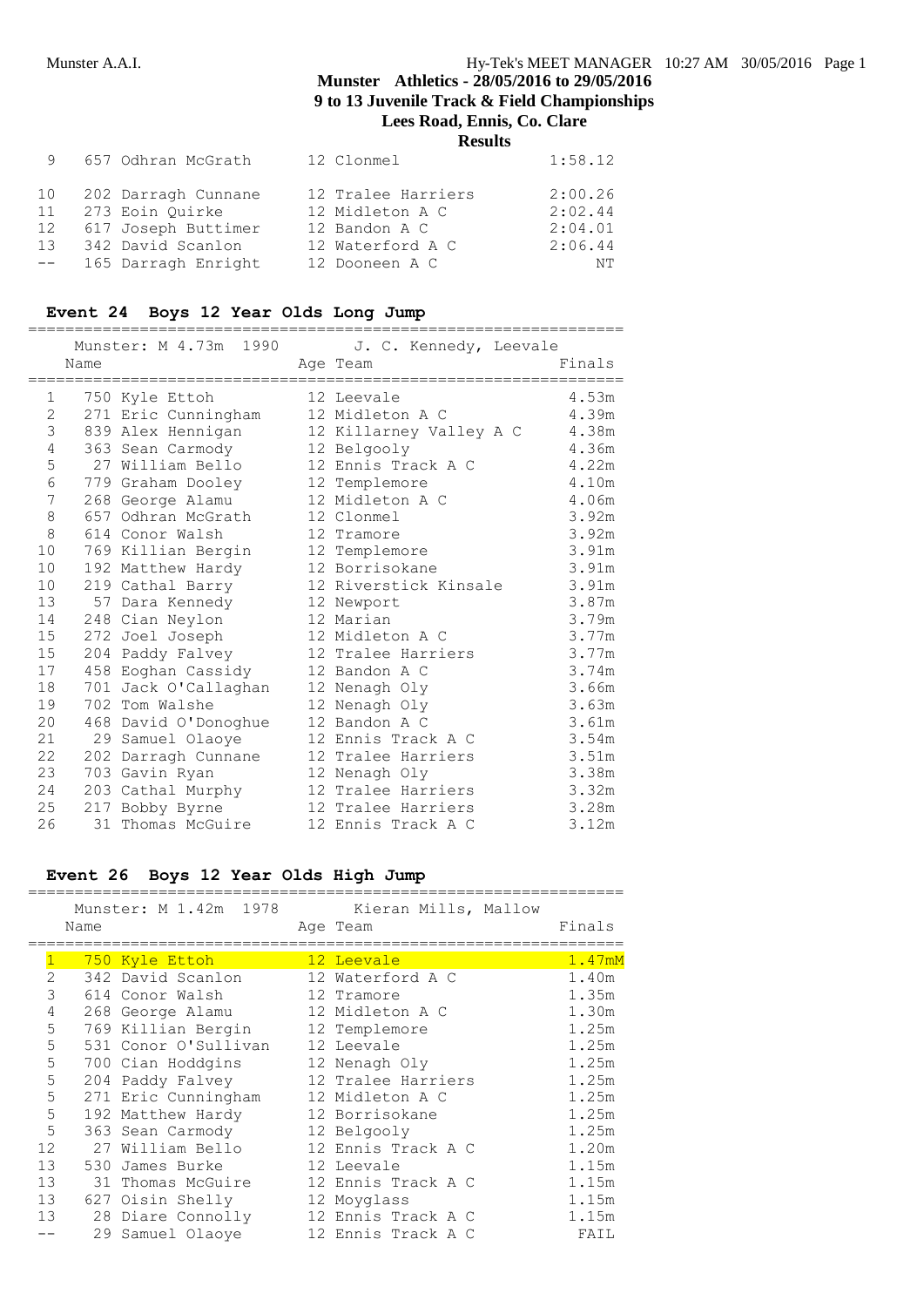#### **Results**

| $--$   | 17 Timmy Hawkins     | 12 Belgooly        | FAIL |
|--------|----------------------|--------------------|------|
| $- -$  | 701 Jack O'Callaghan | 12 Nenagh Oly      | FAIL |
| $--$   | 702 Tom Walshe       | 12 Nenagh Oly      | FAIL |
| $--$   | 217 Bobby Byrne      | 12 Tralee Harriers | FAIL |
| $- \,$ | 779 Graham Dooley    | 12 Templemore      | FAIL |
| $- \,$ | 771 Dylan Carroll    | 12 Templemore      | FAIL |

### **Event 45 Boys 13 Year Olds Shot Put 2kg**

|              | Name | Munster: M 13.61m 2008 | Colin Kingston, Bandon<br>Age Team | Finals |
|--------------|------|------------------------|------------------------------------|--------|
| $\mathbf{1}$ |      | 463 Jack Cullen        | 13 Bandon A C                      | 9.89m  |
| 2            |      | 707 Alex Reynolds      | 13 Nenagh Oly                      | 9.53m  |
| 3            |      | 826 Nathan O'Halloran  | 13 Youghal                         | 9.19m  |
| 4            |      | 377 Callum Keating     | 13 North Cork A C                  | 9.18m  |
| 5            |      | 705 Ben Connolly       | 13 Nenagh Oly                      | 9.17m  |
| 6            |      | 708 Oisin Pepper       | 13 Nenagh Oly                      | 8.55m  |
|              |      | 277 Michael Roe        | 13 Midleton A C                    | 8.20m  |
| 8            |      | 795 Oran Ryan          | 13 Templemore                      | 7.93m  |
| 9            |      | 103 Patrick Carney     | 13 Farranfore                      | 7.78m  |
| 10           |      | 97 Ahmad Bello         | 13 Ferrybank A C                   | 7.75m  |
| 11           |      | 59 Geoffrey Joy O'Req  | 13 Sunhill Harriers AC             | 7.57m  |
| 12           |      | 199 Colin Curran       | 13 Shannon                         | 7.47m  |
| 13           |      | 209 Tony White         | 13 Tralee Harriers                 | 7.27m  |
| 14           |      | 216 Sean Crowley       | 13 Tralee Harriers                 | 5.22m  |

### **Event 47 Boys 9 Year Olds 60 Meter Dash**

|                   | Name | Munster: M 9.02 2006   |   | Sean O'Callaghan, Leevale<br>Age Team | Finals |
|-------------------|------|------------------------|---|---------------------------------------|--------|
| $\mathbf{1}$      |      | 307 Daniel Murphy      |   | 9 Leevale                             | 9.72   |
| $\overline{2}$    |      | 725 Johnny Lynch       |   | 9 Limerick AC                         | 9.77   |
| 3                 |      | 184 Muhamma Oladiti    |   | 9 Ferrybank A C                       | 9.94   |
| 4                 |      | 513 Dylan O'Callaghan  |   | 9 Lios Tuathail                       | 9.96   |
| 5                 |      | 663 Tadhq McKeogh      |   | 9 Derg AC                             | 10.00  |
| 6                 |      | 253 Evan Connolly      |   | 9 Midleton A C                        | 10.03  |
| 7                 |      | 480 Oran Coughlan      |   | 9 Bandon A C                          | 10.10  |
| 7                 |      | 621 Matthew O'Sullivan |   | 9 St Brendans                         | 10.10  |
| 9                 |      | 483 Harry McCourt      |   | 9 Bandon A C                          | 10.12  |
| 10                |      | 116 Rory Gleeson       |   | 9 Dooneen A C                         | 10.13  |
| 11                |      | 664 Archie McNamara    |   | 9 Derg AC                             | 10.19  |
| $12 \overline{ }$ |      | 612 Adam Iza           | 9 | Tramore                               | 10.20  |
| 13                |      | 481 Andrew Lane        |   | 9 Bandon A C                          | 10.30  |
| 13                |      | 665 Matt Leyden        |   | 9 Derg AC                             | 10.30  |
| 15                |      | 311 Cian Power         |   | 9 Leevale                             | 10.31  |

### **Event 28 Boys 12 Year Olds Shot Put 2kg**

|                | Name | Munster: M 10.82m 1998 | Cedric Kibabu, Marian<br>Age Team | Finals |
|----------------|------|------------------------|-----------------------------------|--------|
| $\mathbf{1}$   |      | 268 George Alamu       | 12 Midleton A C                   | 9.70m  |
| $\mathfrak{D}$ |      | 27 William Bello       | 12 Ennis Track A C                | 9.68m  |
| 3              |      | 743 Oisin Minoque      | 12 Derg AC                        | 8.09m  |
| 4              |      | 192 Matthew Hardy      | 12 Borrisokane                    | 8.07m  |
| 5              |      | 271 Eric Cunningham    | 12 Midleton A C                   | 8.00m  |
| 6              |      | 342 David Scanlon      | 12 Waterford A C                  | 7.86m  |
| 7              |      | 459 Cian Walsh         | 12 Bandon A C                     | 7.42m  |
| 8              |      | 701 Jack O'Callaghan   | 12 Nenagh Oly                     | 6.67m  |
| 9              |      | 29 Samuel Olaoye       | 12 Ennis Track A C                | 6.64m  |
| 10             |      | 530 James Burke        | 12 Leevale                        | 6.56m  |

================================================================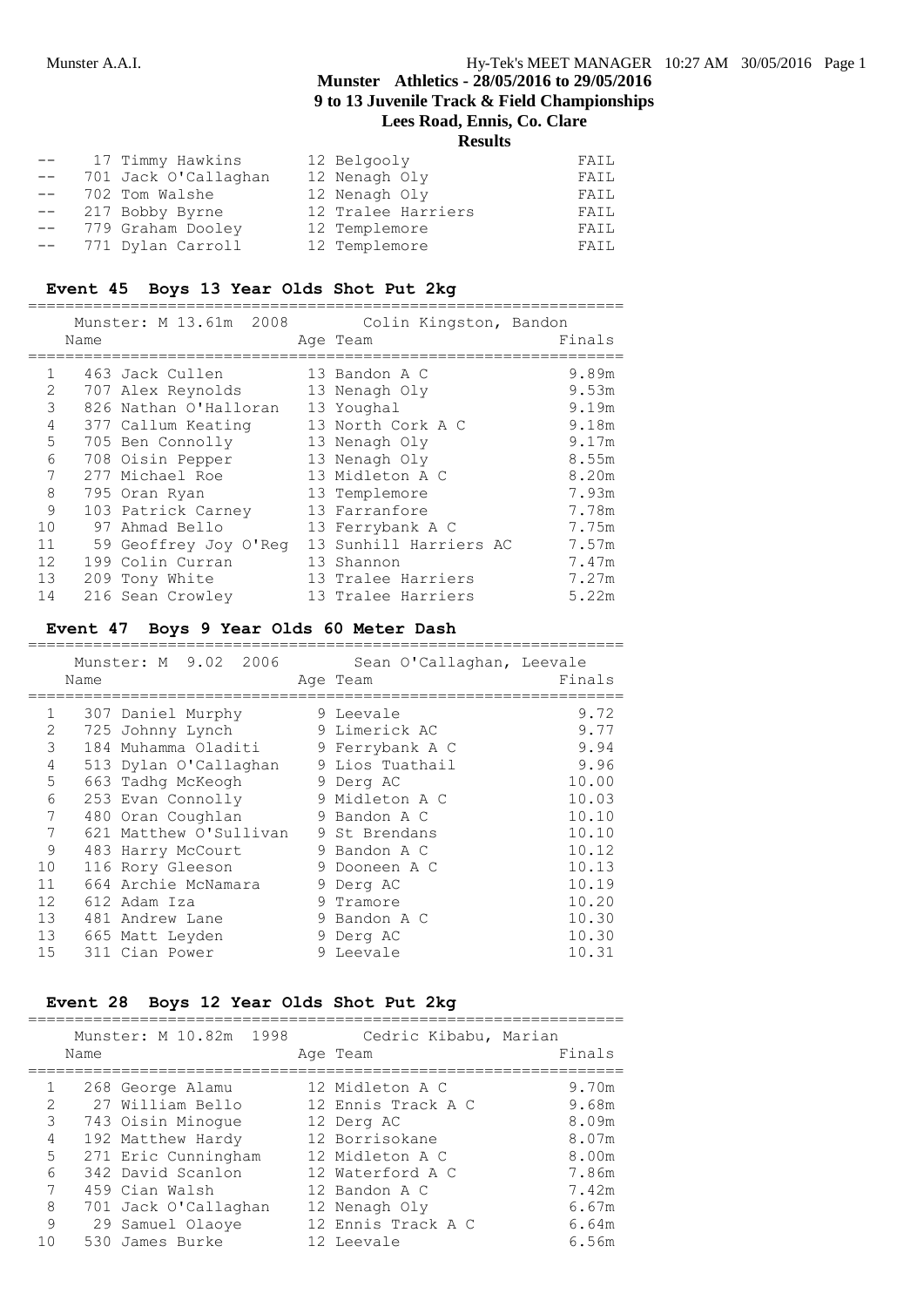# **Munster Athletics - 28/05/2016 to 29/05/2016 9 to 13 Juvenile Track & Field Championships**

**Lees Road, Ennis, Co. Clare**

**Results**

| 11 | 272 Joel Joseph   | 12 Midleton A C    | 6.36m |
|----|-------------------|--------------------|-------|
| 12 | 632 Pat Fennell   | 12 Kilmihill A C   | 6.17m |
| 13 | 204 Paddy Falvey  | 12 Tralee Harriers | 5.47m |
| 14 | 614 Conor Walsh   | 12 Tramore         | 5.41m |
| 15 | 17 Timmy Hawkins  | 12 Belgooly        | 5.04m |
| 16 | 203 Cathal Murphy | 12 Tralee Harriers | 4.59m |

#### **Event 29 Boys 10 Year Olds Javelin Throw Turbo**

|                 | Name |                                    | Munster: M 21.61m 2014 Eoghan Cassidy, Bandon<br>Age Team | Finals |
|-----------------|------|------------------------------------|-----------------------------------------------------------|--------|
|                 |      |                                    |                                                           |        |
| $\mathbf{1}$    |      | 472 Eoin O'Callaghan 10 Bandon A C |                                                           | 18.91m |
| 2               |      | 785 Bobbie Gleeson 10 Templemore   |                                                           | 18.48m |
| 3               |      | 855 Glen Elliot 10 Derg AC         |                                                           | 16.30m |
| 4               |      | 358 Rory McCarthy 10 Dohney's A C  |                                                           | 14.84m |
| 5               |      | 528 Michael Conroy 10 Bandon A C   |                                                           | 14.25m |
| 6               |      | 470 Charlie Callanan 10 Bandon A C |                                                           | 14.22m |
| 7               |      | 742 Brendan Minogue                | 10 Derg AC                                                | 13.95m |
| 8               |      | 326 Tadgh Corcoran                 | 10 Waterford A C                                          | 13.39m |
| 9               |      | 128 Cullen Wiegand                 | 10 Dooneen A C                                            | 11.82m |
| 10              |      | 415 Tom Carmody                    | 10 Belgooly                                               | 9.98m  |
| 11              |      | 635 Darragh Ball                   | 10 St Cronan's                                            | 9.78m  |
| 12 <sup>°</sup> |      | 628 Shane Ryan                     | 10 Moyglass                                               | 9.76m  |
| 13              |      | 130 Oran Kennedy                   | 10 Dooneen A C                                            | 9.52m  |
| 14              |      | 131 Marcus Kennedy                 | 10 Dooneen A C                                            | 9.18m  |
| 15              |      | 781 Ryan Doran                     | 10 Templemore                                             | 9.03m  |
| 16              |      | 357 Timothy Bailey                 | 10 Dohney's A C                                           | 8.78m  |
| 17              |      | 258 Sean Curtin                    | 10 Midleton A C                                           | 8.72m  |
| 18              |      | 257 Josh Butler                    | 10 Midleton A C                                           | 8.52m  |
| 19              |      | 754 Paddy Murphy                   | 10 West Limerick                                          | 7.64m  |
| 20              |      | 631 Gabriel Fennell                | 10 Kilmihill A C                                          | 7.49m  |
| 21              |      | 127 Jack O'Connor                  | 10 Dooneen A C                                            | 6.67m  |

#### **Event 31 Boys 11 Year Olds Javelin Throw Turbo**

|    | Name | Munster: M 26.54m 2015 | Eoghan Cassidy, Bandon<br>Age Team | Finals  |
|----|------|------------------------|------------------------------------|---------|
|    |      | 355 Samuel Bailey      | 11 Dohney's A C                    | 26.97mM |
|    | 2    | 451 Coen Crowley       | 11 Bandon A C                      | 26.21m  |
|    | 3    | 450 Dara Walsh         | 11 Bandon A C                      | 25.12m  |
|    | 4    | 758 Timmy Colbert      | 11 West Limerick                   | 24.23m  |
|    | 5    | 419 Stephen Sheehan    | 11 Liscarroll                      | 22.11m  |
|    | 6    | 55 Shane Buckley       | 11 Dundrum A C                     | 20.60m  |
|    | 7    | 579 Bobby O'Riordan    | 11 Carrig na Bhfear                | 20.00m  |
|    | 8    | 341 Andrew Scanlon     | 11 Waterford A C                   | 19.74m  |
|    | 9    | 420 John Murphy        | 11 Liscarroll                      | 17.75m  |
| 10 |      | 356 Keith McCarthy     | 11 Dohney's A C                    | 17.00m  |
| 11 |      | 696 Ben Walsh          | 11 Nenagh Oly                      | 16.05m  |
| 12 |      | 694 Niall Connolly     | 11 Nenagh Oly                      | 14.76m  |
| 13 |      | 693 Sam Cusack         | 11 Nenagh Oly                      | 14.20m  |
| 14 |      | 201 Peter Griffin      | 11 Tralee Harriers                 | 12.09m  |
|    |      |                        |                                    |         |

### **Event 33 Boys 12 Year Olds Javelin Throw Turbo**

|    | Name | Munster: M 27.30m 2014 | Max Hallahan, Bandon<br>Age Team | Finals  |
|----|------|------------------------|----------------------------------|---------|
|    |      | 458 Eoghan Cassidy     | 12 Bandon A C                    | 29.45mM |
| 2  |      | 468 David O'Donoghue   | 12 Bandon A C                    | 24.90m  |
| 4  |      | 203 Cathal Murphy      | 12 Tralee Harriers               | 23.55m  |
| 5. |      | 342 David Scanlon      | 12 Waterford A C                 | 23.43m  |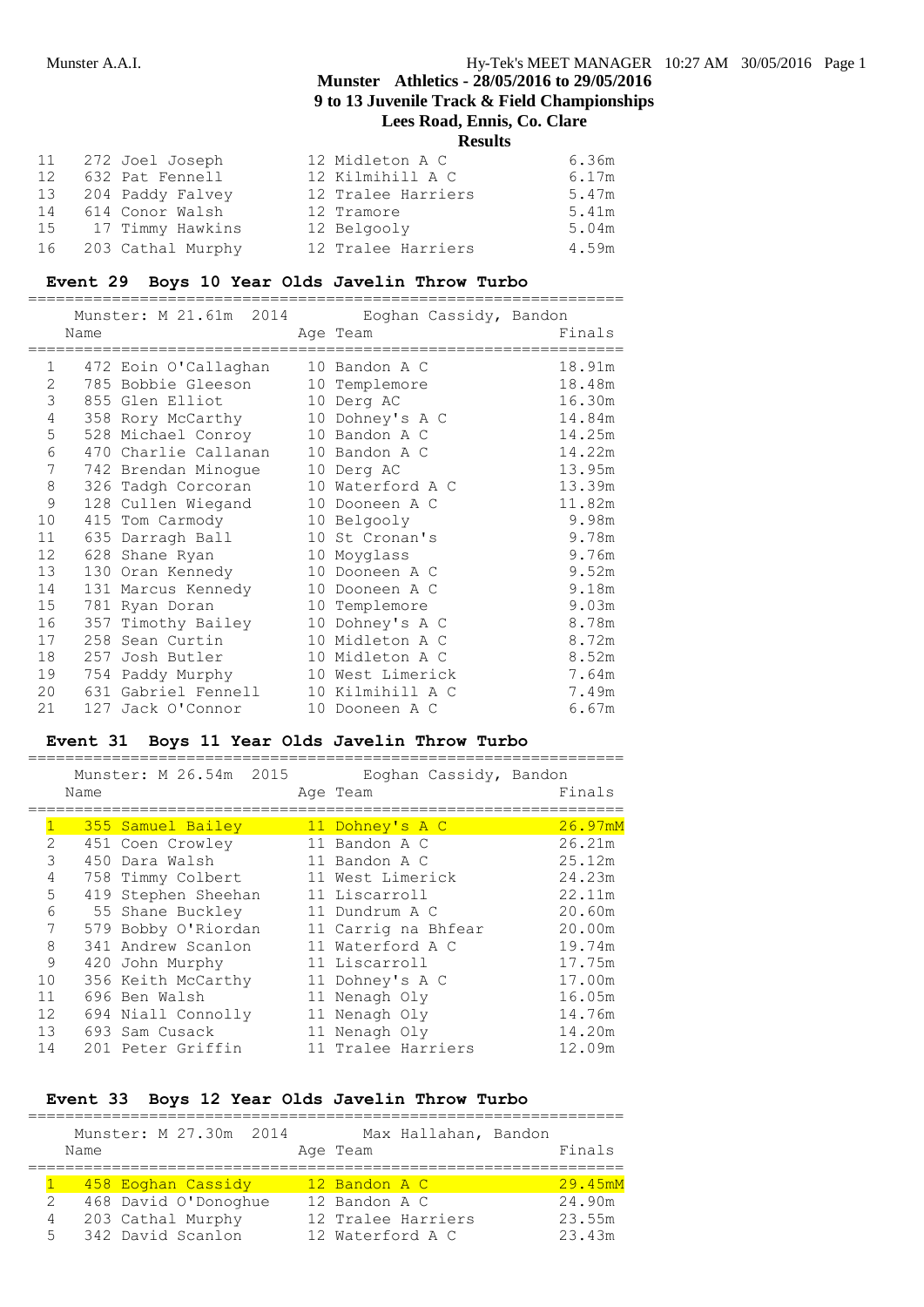| 6  | 268 George Alamu     | 12 Midleton A C    | 22.71m |
|----|----------------------|--------------------|--------|
| 7  | 27 William Bello     | 12 Ennis Track A C | 19.33m |
| 8  | 29 Samuel Olaoye     | 12 Ennis Track A C | 18.97m |
| 9  | 270 Brian Cott       | 12 Midleton A C    | 18.96m |
| 10 | 703 Gavin Ryan       | 12 Nenagh Oly      | 18.59m |
| 11 | 248 Cian Neylon      | 12 Marian          | 18.13m |
| 12 | 701 Jack O'Callaghan | 12 Nenagh Oly      | 15.68m |
| 13 | 614 Conor Walsh      | 12 Tramore         | 14.44m |
| 14 | 272 Joel Joseph      | 12 Midleton A C    | 13.29m |
| 15 | 217 Bobby Byrne      | 12 Tralee Harriers | 12.35m |
| 16 | 204 Paddy Falvey     | 12 Tralee Harriers | 11.99m |
| 17 | 202 Darragh Cunnane  | 12 Tralee Harriers | 10.40m |
| 18 | 779 Graham Dooley    | 12 Templemore      | 7.70m  |
| 19 | 211 Rory Reen        | 12 Tralee Harriers | x7.10m |
| 20 | 769 Killian Bergin   | 12 Templemore      | 1.65m  |

### **Event 35 Boys 13 Year Olds Javelin Throw 400gr**

================================================================ Munster: M 30.99m 2015 Joe Ivory, Liscarroll

|                 | Name |                       | Age Team               | Finals  |
|-----------------|------|-----------------------|------------------------|---------|
|                 |      | 463 Jack Cullen       | 13 Bandon A C          | 36.77mM |
| 2               |      | 52 Donnacha Morrissey | 13 Kilmurry Ibk Nth Cl | 33.50mM |
| 3               |      | 705 Ben Connolly      | 13 Nenagh Oly          | 27.74m  |
| 4               |      | 199 Colin Curran      | 13 Shannon             | 27.70m  |
| 5               |      | 277 Michael Roe       | 13 Midleton A C        | 27.35m  |
| 6               |      | 707 Alex Reynolds     | 13 Nenagh Oly          | 27.30m  |
| $7\phantom{.0}$ |      | 826 Nathan O'Halloran | 13 Youghal             | 24.82m  |
| 8               |      | 275 Aaron Brodkorb    | 13 Midleton A C        | 21.44m  |
| 9               |      | 103 Patrick Carney    | 13 Farranfore          | 16.92m  |
| 10              |      | 795 Oran Ryan         | 13 Templemore          | 16.03m  |

#### **Event 37 Boys 13 Year Olds 600 Meter Run Top 14 Advance by Time**

|                 | Name           |                                       | Munster: M 1:40.88 2008 Diylan Sheehan, Dooneen<br>Age Team | Prelims  |
|-----------------|----------------|---------------------------------------|-------------------------------------------------------------|----------|
|                 |                |                                       |                                                             |          |
|                 | Preliminaries  |                                       |                                                             |          |
|                 | $1 \quad \Box$ | 274 Diarmuid Healy 13 Midleton A C    |                                                             | 1:46.56q |
| 2               |                | 648 Niall Murphy 13 St Cronan's       |                                                             | 1:47.03q |
| 3               |                | 806 Tommy Fennell                     | 13 West Waterford                                           | 1:47.58q |
| $\overline{4}$  |                | 15 Billy O'Riordan                    | 13 Belgooly                                                 | 1:48.44q |
| 5               |                | 169 Kelvin O'Carroll                  | 13 Dooneen A C                                              | 1:48.49q |
| 6               |                | 46 Cian Spillane                      | 13 Farranfore                                               | 1:49.04q |
| $7\overline{ }$ |                | 405 Mark Riordan                      | 13 North Cork A C                                           | 1:49.48q |
| 8               |                | 32 Colin Ryan                         | 13 Ennis Track A C                                          | 1:49.49q |
| 9               |                | 464 Callum McCourt                    | 13 Bandon A C                                               | 1:50.48q |
| 10              |                | 710 Colm Ryan                         | 13 Nenagh Oly                                               | 1:50.95q |
| 11              |                | 495 Eoin O'Connor                     | 13 Bandon A C                                               | 1:51.64q |
| 12 <sup>2</sup> |                | 275 Aaron Brodkorb                    | 13 Midleton A C                                             | 1:51.69q |
| 13              |                | 706 Tom McCutheon                     | 13 Nenagh Oly                                               | 1:54.85q |
| 14              |                | 325 Jack Corcoran                     | 13 Waterford A C                                            | 1:55.78q |
| 15              |                | 353 Jack Worrall                      | 13 Bmcove                                                   | 1:56.74  |
| 16              |                | 209 Tony White                        | 13 Tralee Harriers                                          | 1:57.06  |
| 17              |                | 170 Darragh O'Sullivan 13 Dooneen A C |                                                             | 2:00.65  |
| 18              |                | 195 Macdara O'Conada                  | 13 West Muskerry                                            | 2:02.49  |

#### **Event 37 Boys 13 Year Olds 600 Meter Run**

| Munster: M 1:40.88 2008 |  |  |          | Divlan Sheehan, Dooneen |        |
|-------------------------|--|--|----------|-------------------------|--------|
| Name                    |  |  | Age Team |                         | Finals |
|                         |  |  |          |                         |        |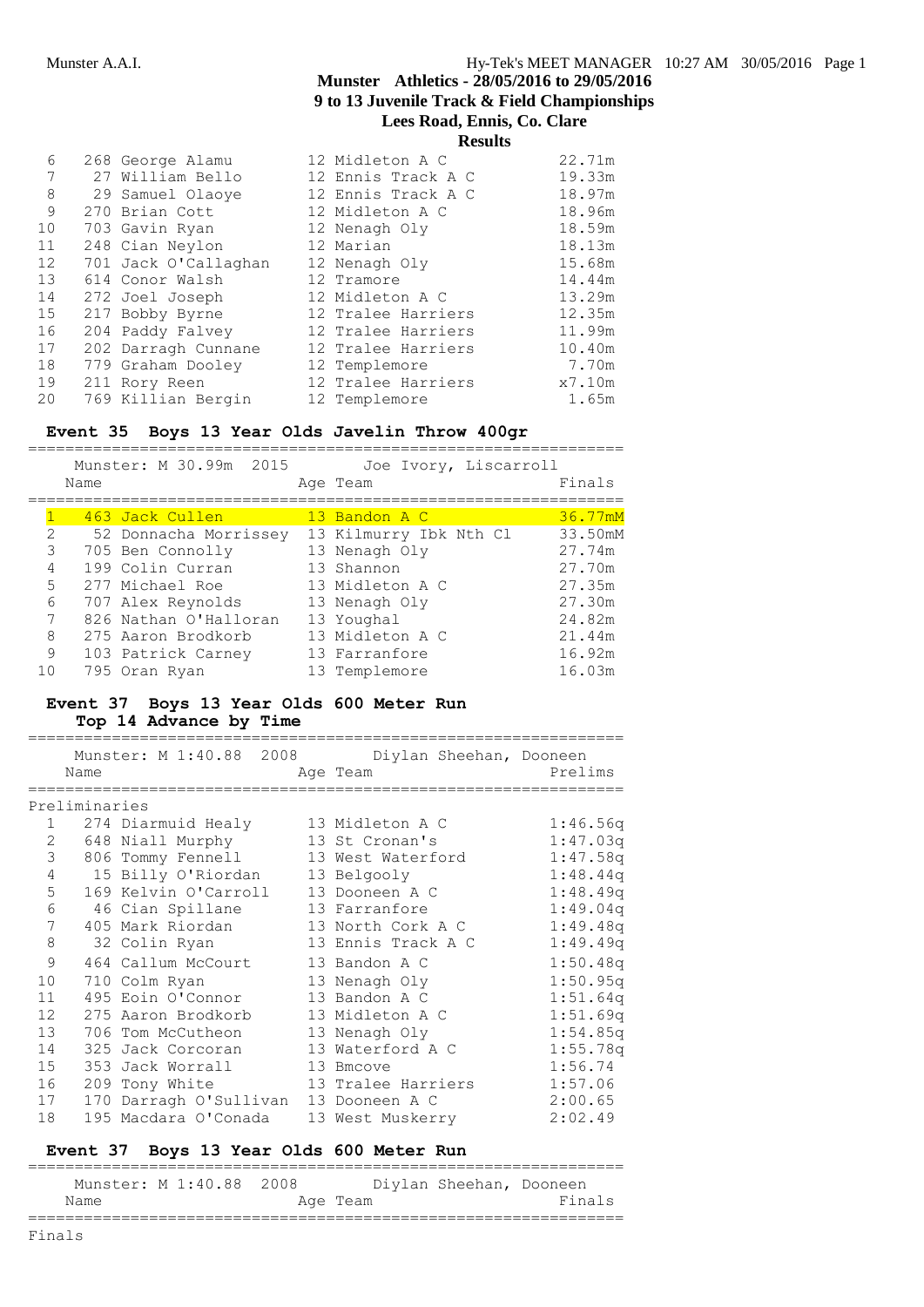**Results**

|       | 46 Cian Spillane     | 13 Farranfore      | 1:41.25 |
|-------|----------------------|--------------------|---------|
| 2     | 274 Diarmuid Healy   | 13 Midleton A C    | 1:41.86 |
| 3     | 15 Billy O'Riordan   | 13 Belgooly        | 1:42.17 |
| 4     | 806 Tommy Fennell    | 13 West Waterford  | 1:43.27 |
| 5     | 169 Kelvin O'Carroll | 13 Dooneen A C     | 1:43.80 |
| 6     | 32 Colin Ryan        | 13 Ennis Track A C | 1:47.38 |
| 7     | 648 Niall Murphy     | 13 St Cronan's     | 1:47.45 |
| 8     | 405 Mark Riordan     | 13 North Cork A C  | 1:49.08 |
| 9     | 464 Callum McCourt   | 13 Bandon A C      | 1:49.49 |
| 10    | 275 Aaron Brodkorb   | 13 Midleton A C    | 1:50.25 |
| 11    | 325 Jack Corcoran    | 13 Waterford A C   | 1:51.37 |
| 12    | 710 Colm Ryan        | 13 Nenagh Oly      | 1:56.12 |
| $- -$ | 706 Tom McCutheon    | 13 Nenagh Oly      | DNF     |
|       | 495 Eoin O'Connor    | 13 Bandon A C      | DNF     |

# **Event 39 Boys 13 Year Olds 80 Meter Dash**

**Top 8 Advance by Time**

|                |               |                                   | Munster: M 10.56 2006 Great Okafor, Bandon |                 |                |
|----------------|---------------|-----------------------------------|--------------------------------------------|-----------------|----------------|
|                | Name          |                                   | Age Team                                   | Prelims         | H#             |
|                |               |                                   |                                            |                 |                |
|                | Preliminaries |                                   |                                            |                 |                |
| $\mathbf{1}$   |               | 16 Glory Wenegiem                 | 13 Belgooly                                | $10.90q$ 2      |                |
| 2              |               | 547 Harry Nevin                   | 13 Leevale                                 | 10.91q          | 3              |
| 3              |               | 15 Billy O'Riordan                | 13 Belgooly                                | $11.06q$ 1      |                |
| 4              |               | 704 James Sage                    | 13 Nenagh Oly                              | 11.13q          | $\overline{c}$ |
| 5              |               | 333 Samuel Itaire                 | 13 Waterford A C                           | 11.25q          | $\mathbf{1}$   |
| 6              |               | 706 Tom McCutheon 13 Nenagh Oly   |                                            | 11 <b>.</b> 35a | $\overline{1}$ |
| $\overline{7}$ |               | 13 Danny Kelly                    | 13 Belgooly                                | 11.39q          | 3              |
| 8              |               | 546 Conor Callinan                | 13 Leevale                                 | 11.63q          | 1              |
| 9              |               | 353 Jack Worrall                  | 13 Bmcove                                  | 11.64           | $\mathbf{1}$   |
| 10             |               | 32 Colin Ryan                     | 13 Ennis Track A C                         | 11.66           | $\overline{2}$ |
| 11             |               | 460 Jack Callanan 13 Bandon A C   |                                            | 11.67           | 3              |
| 12             |               | 14 Colin Murphy 13 Belgooly       |                                            | 11.69           | $\mathbf{1}$   |
| 13             |               | 549 Sean Condon                   | 13 Leevale                                 | 11.79           | $\overline{2}$ |
| 14             |               | 276 Séan Kavanagh 13 Midleton A C |                                            | 11.86           | 3              |
| 15             |               | 251 Cian O'Boyle                  | 13 Marian                                  | 12.03           | 3              |
| 16             |               | 709 Aaron Ryan                    | 13 Nenagh Oly                              | 12.07           | 3              |
| 17             |               | 209 Tony White                    | 13 Tralee Harriers                         | 12.11           | $\overline{2}$ |
| 18             |               | 194 Benjamin Deady-Cab            | 13 West Muskerry                           | 12.18           | $\mathcal{L}$  |
| 19             |               | 518 Louis O'Connell               | 13 Lios Tuathail                           | 12.19           | $\mathbf{1}$   |
| 20             |               | 710 Colm Ryan                     | 13 Nenagh Oly                              | 12.28           | $\mathbf{1}$   |
| 21             |               | 171 Liam Mellett                  | 13 Dooneen A C                             | 12.35           | 3              |
|                |               |                                   |                                            |                 |                |

#### **Event 39 Boys 13 Year Olds 80 Meter Dash**

|        | Name | Munster: M 10.56 2006 |  | Great Okafor, Bandon<br>Age Team | Finals |
|--------|------|-----------------------|--|----------------------------------|--------|
| Finals |      |                       |  |                                  |        |
|        |      | 16 Glory Wenegiem     |  | 13 Belgooly                      | 10.60  |
| 2      |      | 547 Harry Nevin       |  | 13 Leevale                       | 10.66  |
| 3      |      | 704 James Sage        |  | 13 Nenagh Oly                    | 10.91  |
| 4      |      | 15 Billy O'Riordan    |  | 13 Belgooly                      | 11.03  |
| 5      |      | 333 Samuel Itaire     |  | 13 Waterford A C                 | 11.34  |
| 6      |      | 13 Danny Kelly        |  | 13 Belgooly                      | 11.38  |
| 7      |      | 706 Tom McCutheon     |  | 13 Nenagh Oly                    | 11.39  |
| 8      |      | 546 Conor Callinan    |  | 13 Leevale                       | 11.57  |

#### **Event 41 Boys 13 Year Olds 60 Meter Hurdles Top 8 Advance by Time** ===================================================================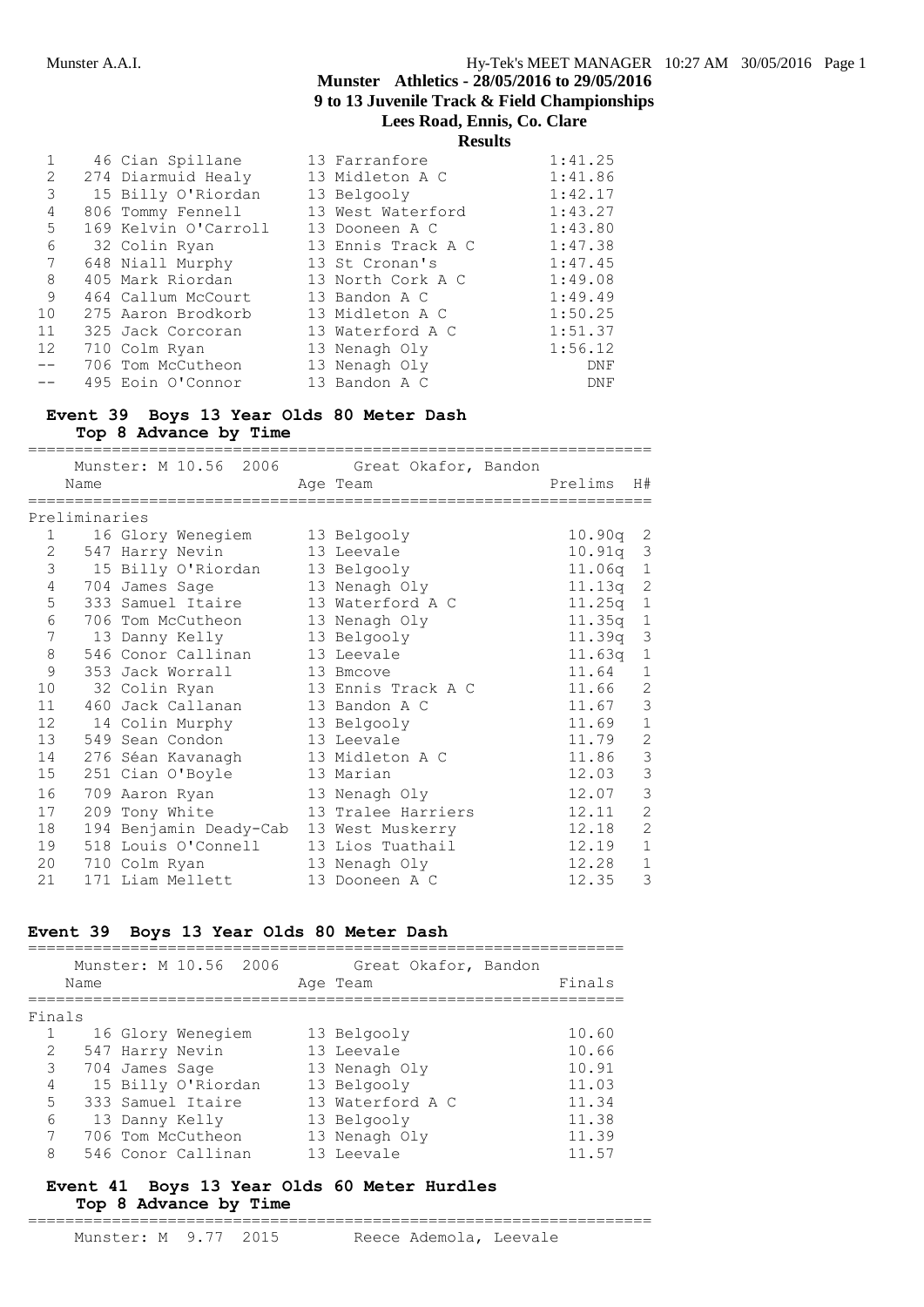|                 | Name          |                       | Age Team               | Prelims            | H#                         |
|-----------------|---------------|-----------------------|------------------------|--------------------|----------------------------|
|                 | Preliminaries |                       |                        |                    |                            |
|                 |               | 547 Harry Nevin       | 13 Leevale             | 10.13q             | $\mathbf{1}$               |
| $\overline{2}$  |               | 325 Jack Corcoran     | 13 Waterford A C       | $10.36q$ 1         |                            |
| 3               |               | 59 Geoffrey Joy O'Reg | 13 Sunhill Harriers AC | $10.37q$ 1         |                            |
| 4               |               | 704 James Sage        | 13 Nenagh Oly          | 10.42q             | -2                         |
| 5               |               | 546 Conor Callinan    | 13 Leevale             | 10.59q             | $\overline{\phantom{0}}^2$ |
| 6               |               | 708 Oisin Pepper      | 13 Nenagh Oly          | 10.65 <sub>q</sub> | - 2                        |
| 7               |               | 353 Jack Worrall      | 13 Bmcove              | 10.80q             | $\mathbf{1}$               |
| 8               |               | 707 Alex Reynolds     | 13 Nenagh Oly          | 10.90q             | -2                         |
| 9               |               | 14 Colin Murphy       | 13 Belgooly            | 11.30              | 1                          |
| 10              |               | 12 Ross Corkery       | 13 Belgooly            | 11.50              | 2                          |
| 11              |               | 251 Cian O'Boyle      | 13 Marian              | 11.74              | 2                          |
| 12 <sup>°</sup> |               | 846 Fionn McGuigin    | 13 Templemore          | 12.27              | 2                          |
| 13              |               | 209 Tony White        | 13 Tralee Harriers     | 12.45              | 2                          |
|                 |               |                       |                        |                    |                            |

# **Event 41 Boys 13 Year Olds 60 Meter Hurdles**

|               | Name | Munster: M 9.77 2015  | Reece Ademola, Leevale<br>Age Team | Finals |
|---------------|------|-----------------------|------------------------------------|--------|
| Finals        |      |                       |                                    |        |
|               |      |                       |                                    |        |
|               |      | 547 Harry Nevin       | 13 Leevale                         | 10.15  |
| $\mathcal{L}$ |      | 704 James Sage        | 13 Nenagh Oly                      | 10.20  |
| 3             |      | 325 Jack Corcoran     | 13 Waterford A C                   | 10.42  |
| 4             |      | 353 Jack Worrall      | 13 Bmcove                          | 10.57  |
| 5             |      | 546 Conor Callinan    | 13 Leevale                         | 10.60  |
| 6             |      | 708 Oisin Pepper      | 13 Nenagh Oly                      | 10.80  |
| 7             |      | 707 Alex Reynolds     | 13 Nenagh Oly                      | 11.08  |
| 8             |      | 59 Geoffrey Joy O'Reg | 13 Sunhill Harriers AC             | 16.74  |

### **Event 43 Boys 13 Year Olds Long Jump**

|                | Name | Munster: M 4.94m 2011           | Age Team           | Daniel Ryan, Moycarkey Coolcr<br>Finals |
|----------------|------|---------------------------------|--------------------|-----------------------------------------|
| $\mathbf{1}$   |      | 13 Danny Kelly                  | 13 Belgooly        | 4.97mM                                  |
| $\mathbf{2}$   |      | 547 Harry Nevin                 | 13 Leevale         | 4.88m                                   |
| $\mathfrak{Z}$ |      | 704 James Sage                  | 13 Nenagh Oly      | 4.79m                                   |
| $\sqrt{4}$     |      | 707 Alex Reynolds 13 Nenagh Oly |                    | 4.79m                                   |
| 5              |      | 16 Glory Wenegiem               | 13 Belgooly        | 4.72m                                   |
| $\epsilon$     |      | 15 Billy O'Riordan 13 Belgooly  |                    | 4.56m                                   |
| 7              |      | 545 Alex Ademola                | 13 Leevale         | 4.51m                                   |
| $\,8\,$        |      | 708 Oisin Pepper 13 Nenagh Oly  |                    | 4.44m                                   |
| 9              |      | 325 Jack Corcoran               | 13 Waterford A C   | 4.28m                                   |
| 10             |      | 706 Tom McCutheon               | 13 Nenagh Oly      | 4.24m                                   |
| 11             |      | 495 Eoin O'Connor               | 13 Bandon A C      | 4.21m                                   |
| 12             |      | 333 Samuel Itaire               | 13 Waterford A C   | 4.01m                                   |
| 13             |      | 32 Colin Ryan                   | 13 Ennis Track A C | 3.99m                                   |
| 14             |      | 276 Séan Kavanagh               | 13 Midleton A C    | 3.97m                                   |
| 15             |      | 549 Sean Condon                 | 13 Leevale         | 3.94m                                   |
| 15             |      | 546 Conor Callinan              | 13 Leevale         | 3.94m                                   |
| 17             |      | 710 Colm Ryan                   | 13 Nenagh Oly      | 3.89m                                   |
| 18             |      | 251 Cian O'Boyle                | 13 Marian          | 3.87m                                   |
| 19             |      | 14 Colin Murphy                 | 13 Belgooly        | 3.67m                                   |
| 20             |      | 353 Jack Worrall                | 13 Bmcove          | 3.61m                                   |
| 21             |      | 194 Benjamin Deady-Cab          | 13 West Muskerry   | 3.55m                                   |
|                |      | 709 Aaron Ryan                  | 13 Nenagh Oly      | FOUL                                    |

#### **Event 57 Boys 12 Year Olds 4x100 Meter Relay**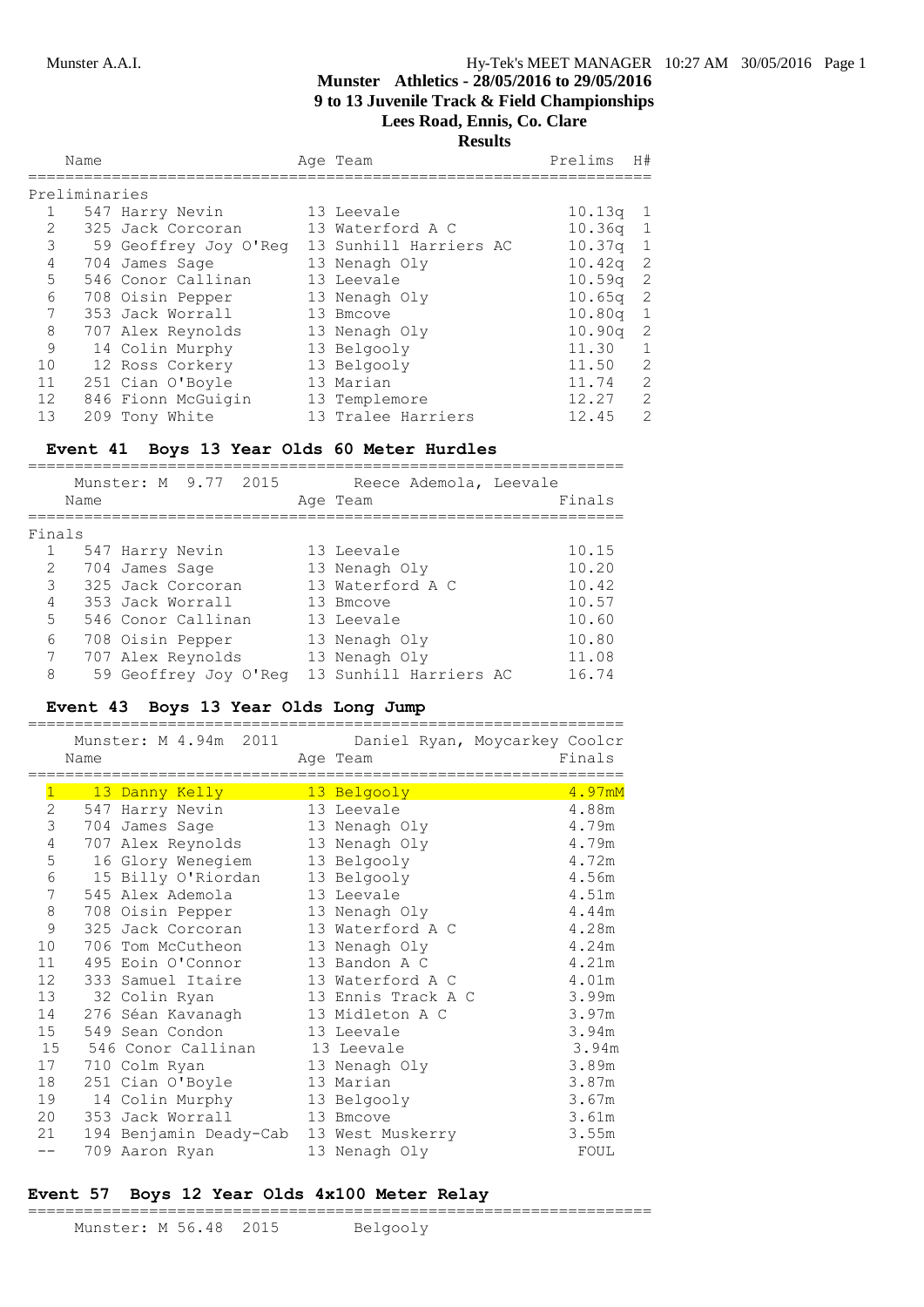| Team                  | Finals H#   |                          |
|-----------------------|-------------|--------------------------|
| 5 Nenagh Oly 'A'      | 58.41       | $\sim$ 1                 |
| 6 Dooneen A C 'B'     | 1:00.22     | $\overline{\phantom{0}}$ |
| 7 Templemore 'A'      | 1:00.96     | $\overline{1}$           |
| 8 Tralee Harriers 'A' | 1:01.43     | $\overline{1}$           |
| 9 Derg AC 'A'         | $1:02.79$ 2 |                          |

#### **Event 59 Boys 13 Year Olds 4x100 Meter Relay**

=================================================================== Munster: M 53.75 2014

| Team                  | Finals              | H #                        |
|-----------------------|---------------------|----------------------------|
|                       |                     |                            |
| 1 Belgooly 'A'        | 52.77M <sub>2</sub> |                            |
| 2 Nenagh Oly 'A'      | 53.70M              | $\overline{1}$             |
| 3 Leevale 'A'         | 54.73               | $\overline{1}$             |
| 4 Dooneen A C 'A'     | 56.86               | $\overline{\phantom{0}}^2$ |
| 5 Midleton A C 'A'    | 57.44               | -2                         |
| 6 Belgooly 'B'        | 1:00.57             | $\overline{1}$             |
| 7 Tralee Harriers 'A' | 1:01.96             | $\mathbf{1}$               |
| 8 Nenagh Oly 'B'      | 1:03.26             | $\mathcal{L}$              |
|                       |                     |                            |

#### **Event 47 Boys 9 Year Olds 60 Meter Dash**

|    | Name | and the Team Age Team           | Munster: M 9.02 2006 Sean O'Callaghan, Leevale | Finals |
|----|------|---------------------------------|------------------------------------------------|--------|
|    |      | 16 688 Ruairi Walsh             | 9 Nenagh Oly                                   | 10.32  |
|    |      | 17 687 Michael Ryan             | 9 Nenagh Oly                                   | 10.37  |
|    |      | 18 512 Ronan Sheridan           | 9 Lios Tuathail                                | 10.38  |
| 19 |      | 308 Mike Scott                  | 9 Leevale                                      | 10.45  |
| 20 |      | 309 Daniel Horgan               | 9 Leevale                                      | 10.51  |
| 20 |      | 484 Jayden Wilmot               | 9 Bandon A C                                   | 10.51  |
| 22 |      | 252 Zak Butler                  | 9 Midleton A C                                 | 10.55  |
| 23 |      | 728 Ben O'Connell 9 Limerick AC |                                                | 10.59  |
| 24 |      | 310 Anthony Goggin              | 9 Leevale                                      | 10.60  |
| 25 |      | 418 Cian Davis Heelan           | 9 Liscarroll                                   | 10.64  |
| 26 |      | 417 Colin Sheehan               | 9 Liscarroll                                   | 10.70  |
| 27 |      | 585 Joe Murphy                  | 9 Gneeveguilla A C                             | 10.73  |
| 28 |      | 624 Daniel Barry                | 9 Moyglass                                     | 10.77  |
| 29 |      | 61 Colin Frawley                | 9 Ennis Track A C                              | 10.79  |
| 30 |      | 118 Alex Smith                  | 9 Dooneen A C                                  | 10.91  |
| 31 |      | 114 Gerard Michael Rya          | 9 Dooneen A C                                  | 10.98  |
| 32 |      | 619 Eoin Malik                  | 9 St Brendans                                  | 11.00  |
| 32 |      | 115 Adam Robinson               | 9 Dooneen A C                                  | 11.00  |
| 34 |      | 350 Jake Williams               | 9 Roscrea                                      | 11.33  |
| 35 |      | 620 Darragh O'Flaherty          | 9 St Brendans                                  | 11.47  |
| 35 |      | 380 Eoin Looney                 | 9 North Cork A C                               | 11.47  |
| 37 |      | 117 Glen Addae                  | 9 Dooneen A C                                  | 11.48  |
| 38 |      | 618 Brody Leen                  | 9 St Brendans                                  | 11.60  |
| 39 |      | 254 Eoghan Hennessy             | 9 Midleton A C                                 | 12.43  |

#### **Event 49 Boys 13 Year Olds High Jump**

|   |      | Munster: M 1.61m 2015 |  | Reece Ademola, Leevale |        |
|---|------|-----------------------|--|------------------------|--------|
|   | Name |                       |  | Age Team               | Finals |
|   |      |                       |  |                        |        |
|   |      | 59 Geoffrey Joy O'Req |  | 13 Sunhill Harriers AC | 1.56m  |
| 2 |      | 276 Séan Kavanagh     |  | 13 Midleton A C        | 1.50m  |
| 3 |      | 707 Alex Reynolds     |  | 13 Nenagh Oly          | 1.45m  |
| 4 |      | 495 Eoin O'Connor     |  | 13 Bandon A C          | 1.35m  |
| 5 |      | 644 Noah McConway     |  | 13 St Cronan's         | 1.30m  |
| 5 |      | 325 Jack Corcoran     |  | 13 Waterford A C       | 1.30m  |
| 5 |      | 833 Sam Griffin       |  | 13 Killarney Valley AC | 1.30m  |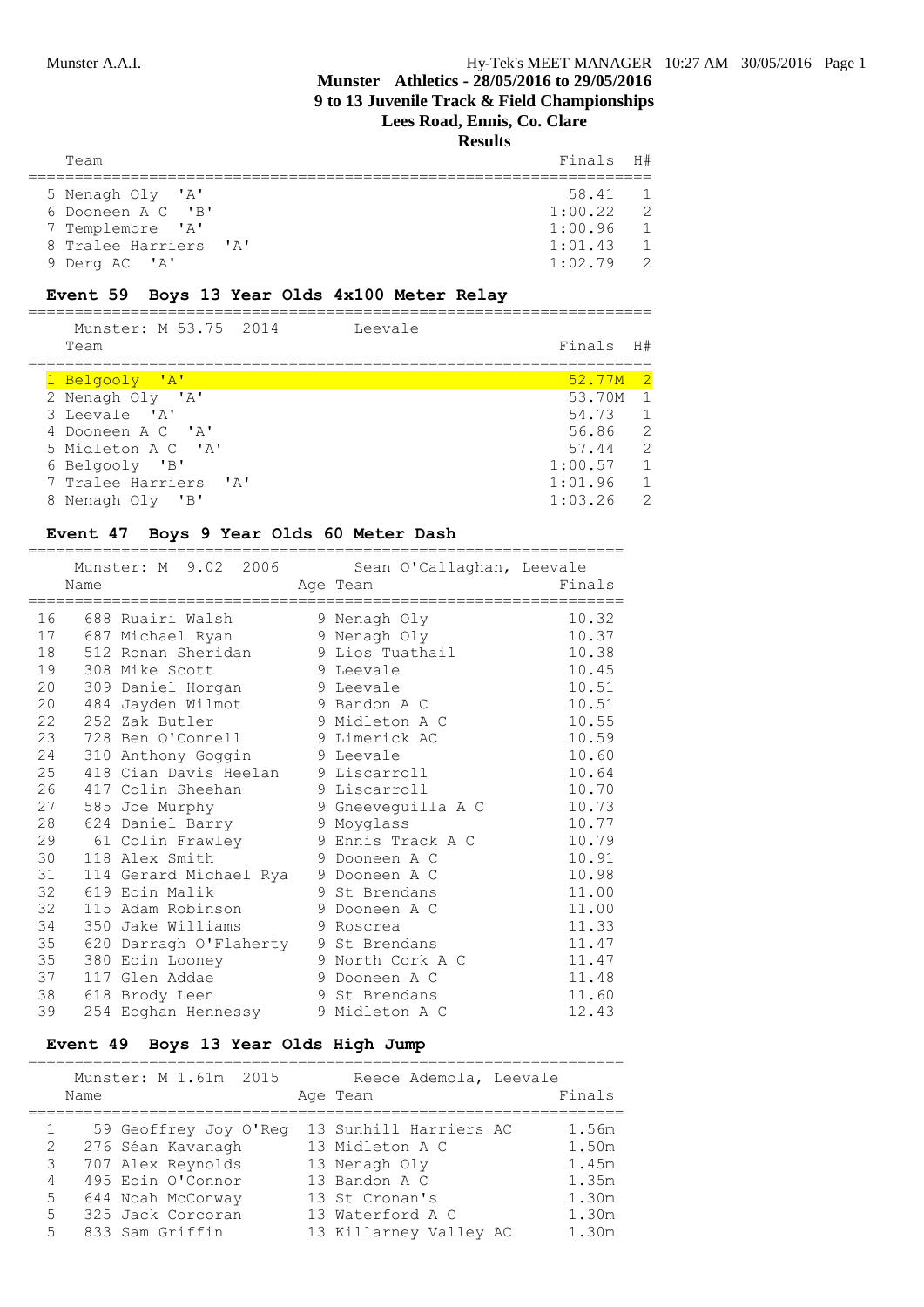| 5  | 827 Sean O'Connor    | 13 Youghal       | 1.30m |
|----|----------------------|------------------|-------|
| 5  | 251 Cian O'Boyle     | 13 Marian        | 1.30m |
| 5  | 199 Colin Curran     | 13 Shannon       | 1.30m |
|    | 11 333 Samuel Itaire | 13 Waterford A C | 1.25m |
| 11 | 705 Ben Connolly     | 13 Nenagh Oly    | 1.25m |
| 11 | 549 Sean Condon      | 13 Leevale       | 1.25m |
| 14 | 546 Conor Callinan   | 13 Leevale       | 1.20m |
| 15 | 460 Jack Callanan    | 13 Bandon A C    | 1.15m |
| 15 | 464 Callum McCourt   | 13 Bandon A C    | 1.15m |

### **Event 51 Boys 9 Year Olds 4x100 Meter Relay**

===================================================================

| Munster: M 1:06.02 2007  |      | St Brendans |         |                |
|--------------------------|------|-------------|---------|----------------|
| Team                     |      |             | Finals  | H#             |
| 1 Leevale 'A'            |      |             | 1:06.46 | -2             |
| 2 Derg AC 'A'            |      |             | 1:08.15 | $\mathcal{L}$  |
| 3 Bandon A C 'A'         |      |             | 1:09.49 | $\overline{1}$ |
| 4 Riverstick Kinsale 'A' |      |             | 1:10.35 | $\overline{1}$ |
| 5 Dooneen A C 'A'        |      |             | 1:10.37 | $\mathbf{1}$   |
| 6 St Brendans 'A'        |      |             | 1:13.16 | $\overline{1}$ |
| 7 St Cronan's 'A'        |      |             | 1:13.20 | 2              |
| 8 Roscrea Athletic Club  | י בי |             | 1:15.47 | $\mathcal{P}$  |
| 9 Ennis Track A C 'A'    |      |             | 1:17.02 |                |

### **Event 53 Boys 10 Year Olds 4x100 Meter Relay**

| Munster: M 1:02.02 2014<br>Team            | Nenagh Olympic | Finals    | H#                      |
|--------------------------------------------|----------------|-----------|-------------------------|
| 1 Midleton A C 'A'                         |                | 1:02.11   | 3                       |
| 2 Lios Tuathail 'A'                        |                | 1:03.87   | 1                       |
| 3 Nenagh Oly 'A'                           |                | 1:04.01   | 1                       |
| 4 St Cronan's 'A'                          |                | 1:04.51   | $\mathbf{1}$            |
| 5 Bandon A C 'A'                           |                | 1:04.59   | 2                       |
| 6 Templemore 'A'                           |                | 1:05.33   | 2                       |
| 7 Dooneen A C 'A'                          |                | 1:05.61   | $\mathbf{1}$            |
| 8 Limerick AC 'A'                          |                | 1:06.20 3 |                         |
| 9 Midleton A C 'B'                         |                | 1:06.44   | 2                       |
| 10 Gneeveguilla A C 'A'                    |                | 1:08.29   | $\overline{\mathbf{3}}$ |
| 11 Nenagh Oly 'B'                          |                | 1:09.60   | 3                       |
| 12 Midleton A C 'C'                        |                | 1:10.81   | 1                       |
| $\overline{\phantom{a}}$<br>13 Dooneen A C |                | 1:12.16   | 2                       |

#### **Event 55 Boys 11 Year Olds 4x100 Meter Relay**

| Munster: M 58.19 2015<br>Team | Midleton | Finals  | H#             |
|-------------------------------|----------|---------|----------------|
| Dooneen A C 'A'               |          | 57.84M  | $\overline{2}$ |
| 2 Carrig na Bhfear A C 'A'    |          | 57.88M  | $\overline{1}$ |
| 3 Carrick on Suir 'A'         |          | 59.59   | 2              |
| 4 Lios Tuathail 'A'           |          | 1:00.24 | $\mathcal{L}$  |
| 5 Bandon A C 'A'              |          | 1:01.33 | $\overline{1}$ |
| 6 Midleton A C 'A'            |          | 1:01.77 | $\mathcal{L}$  |
| 7 West Limerick 'A'           |          | 1:01.81 | $\overline{1}$ |
| 8 Dooneen A C 'B'             |          | 1:02.10 | $\overline{1}$ |
| 9 Nenagh Oly 'B'              |          | 1:02.54 | $\mathbf{1}$   |
| 10 Ennis Track A C 'A'        |          | 1:02.94 | $\mathbf{1}$   |
| 11 St Cronan's 'A'            |          | 1:03.05 | $\mathcal{L}$  |
| 12 Derg AC 'A'                |          | 1:04.61 |                |